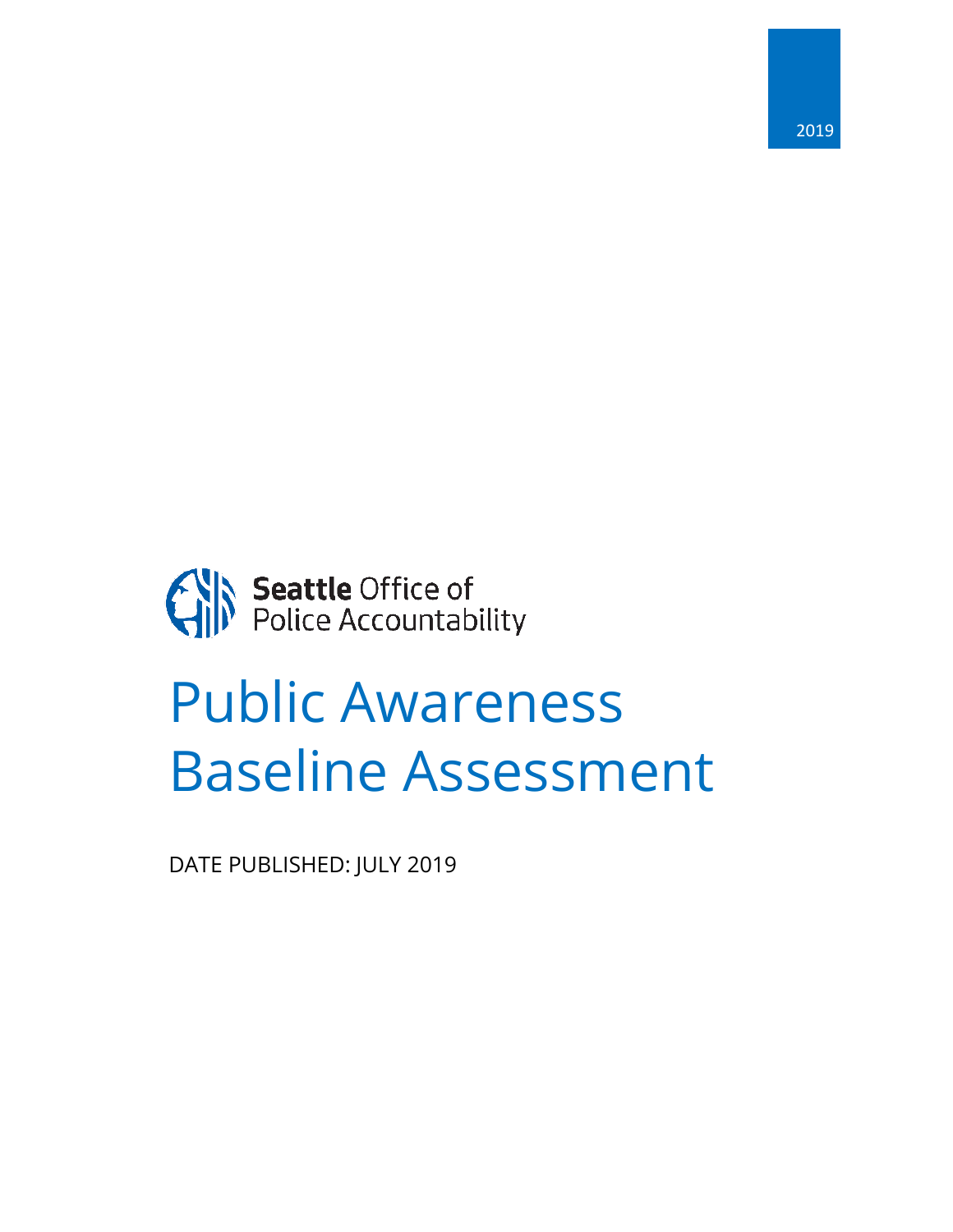# **Table of Contents**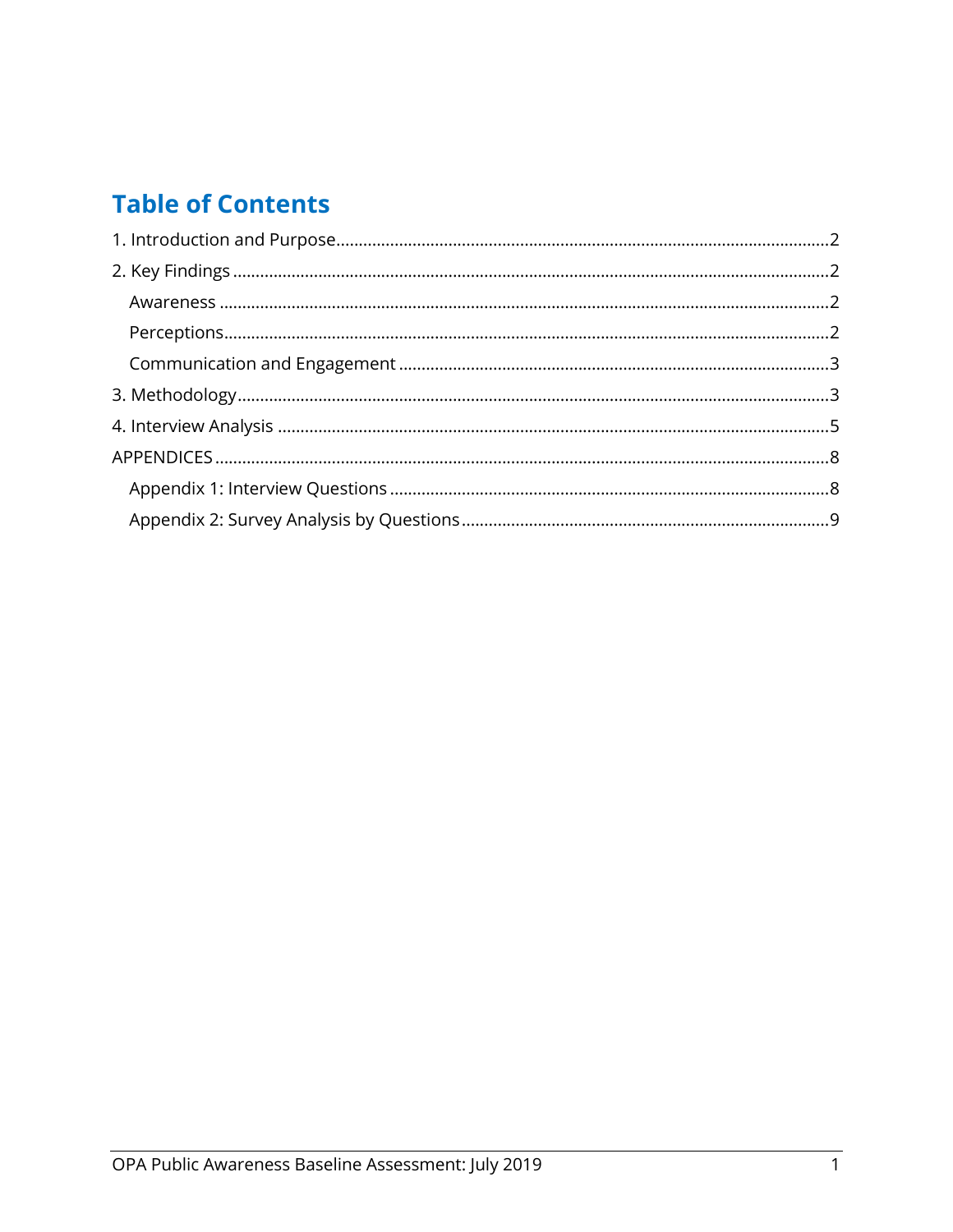# <span id="page-2-0"></span>**1. Introduction and Purpose**

The Office of Police Accountability (OPA) conducted a Baseline Assessment of current public awareness, perception, and knowledge of OPA during the first quarter of 2019. The purpose of this assessment was to understand public perceptions of OPA and the effectiveness of current outreach and engagement tools, as well as gather ideas on how to engage and communicate with the public in the future. The findings will help inform OPA's Outreach and Engagement Plan for 2019 through 2020.

This report summarizes the key findings and then provides an overview of the research questions and methodologies used to gather information for the Baseline Assessment.

# <span id="page-2-1"></span>**2. Key Findings**

### <span id="page-2-2"></span>**Awareness**

General awareness of OPA is mixed, and both assessment methods indicated there are still many within the community who have never heard of OPA. Among those who have heard of OPA, most are only somewhat familiar with the services OPA provides.

- About half of survey respondents had heard of OPA. Of those, a fourth first heard of OPA within the past year.
- Among survey respondents who knew about OPA, most were only somewhat familiar with what OPA does. A fourth of respondents reported they were extremely familiar with OPA.
- Interviews with community leaders indicated some understanding of OPA and police accountability broadly, but there is lack of understanding about OPA specifically among community organizations and community members. Communities that have been involved with the Consent Decree were generally more familiar with OPA.

## <span id="page-2-3"></span>**Perceptions**

- Half of survey respondents expressed a favorable view of OPA; about 20% expressed an unfavorable view; and 30% did not have an opinion.
	- $\circ$  Black respondents were more likely to view OPA unfavorably, and Asian respondents were more likely to have an extremely favorable view of OPA.
	- o Male respondents were more likely to view OPA unfavorably compared to female respondents.
	- o Adults 50 and older were more likely to view OPA favorably compared to teens and adults younger than 50.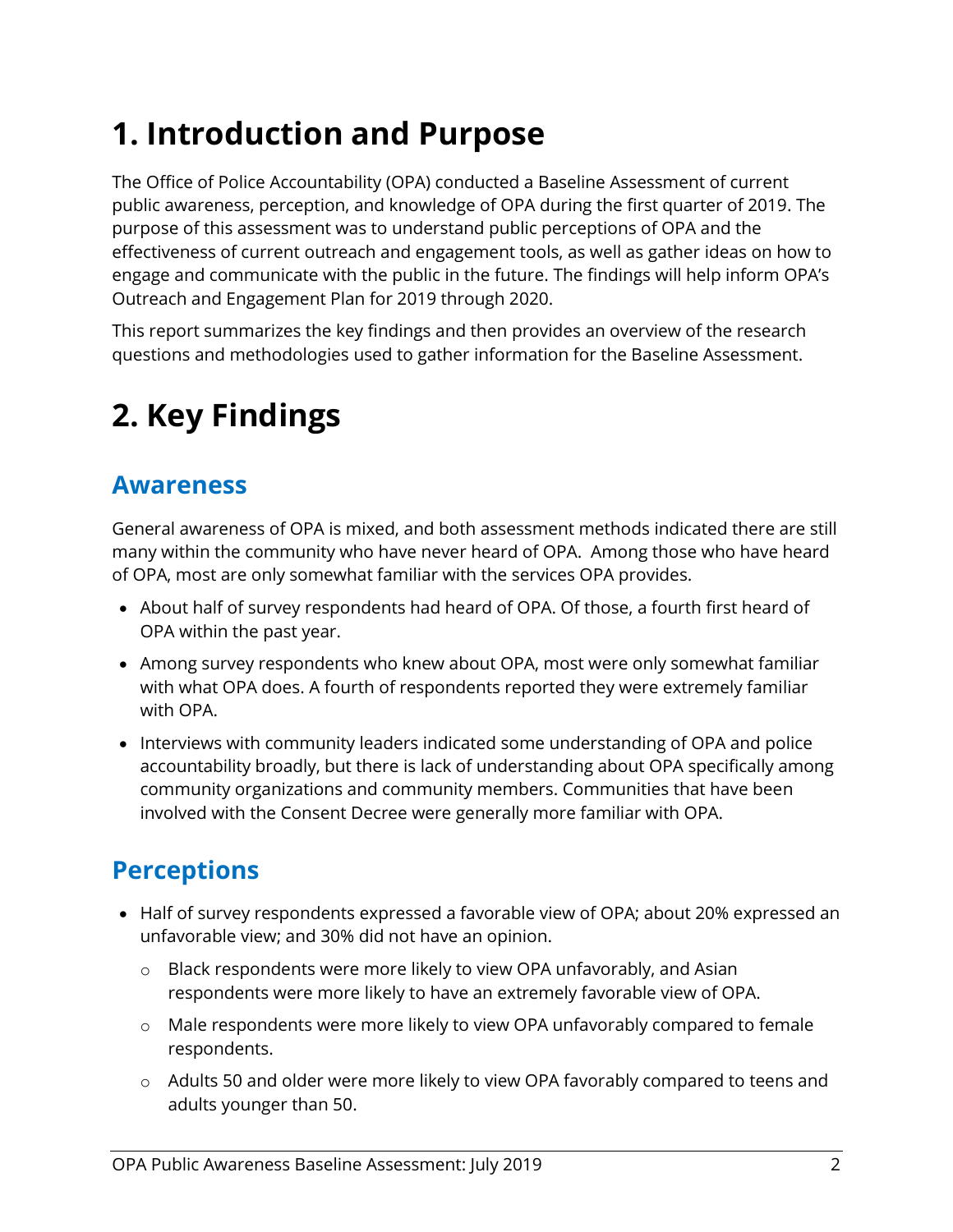- About half of survey respondents said they would feel comfortable making a complaint, but a third reported they do not know how.
	- o White and Asian respondents would be less afraid to file a complaint.
	- o Non-white respondents are more likely to believe filing a complaint will not change anything; they also have less trust in OPA.
	- o Adults 50 and older are more likely to feel comfortable filing a complaint.
	- o Teens and young adults are more likely to not know how to make a complaint; they also reported feeling that filing a complaint will not change anything.
- Interviews highlighted fear and mistrust of law enforcement among certain communities.

# <span id="page-3-0"></span>**Communication and Engagement**

- Most survey respondents reported hearing about OPA through the news, the Seattle Police Department (SPD), word of mouth, and social media.
- Interviewees highlighted a need for OPA to more frequently engage with and educate the community. They emphasized that outreach should take a tailored approach in each different community to address that community's particular challenges and perceptions.
- Interviewees and survey respondents highlighted a need for more clear communication from OPA, particularly regarding high-profile cases covered in the media.
- When defining what accountability means to them, popular terms included followthrough, transparency, and openness.

# <span id="page-3-1"></span>**3. Methodology**

The Baseline Assessment utilized two methodologies—survey and interviews—to gather quantitative and qualitative data on the following research questions:

- 1. What is the public's current understanding, attitudes, and perceptions of OPA and police accountability?
- 2. How are current OPA outreach and engagement tools being used?
- 3. What are the best ways or preferred methods to engage with communities in the future?

#### **Survey**

OPA created a survey with nine primary questions and a few additional questions to gather information on respondent demographics. The survey was available in English and Spanish,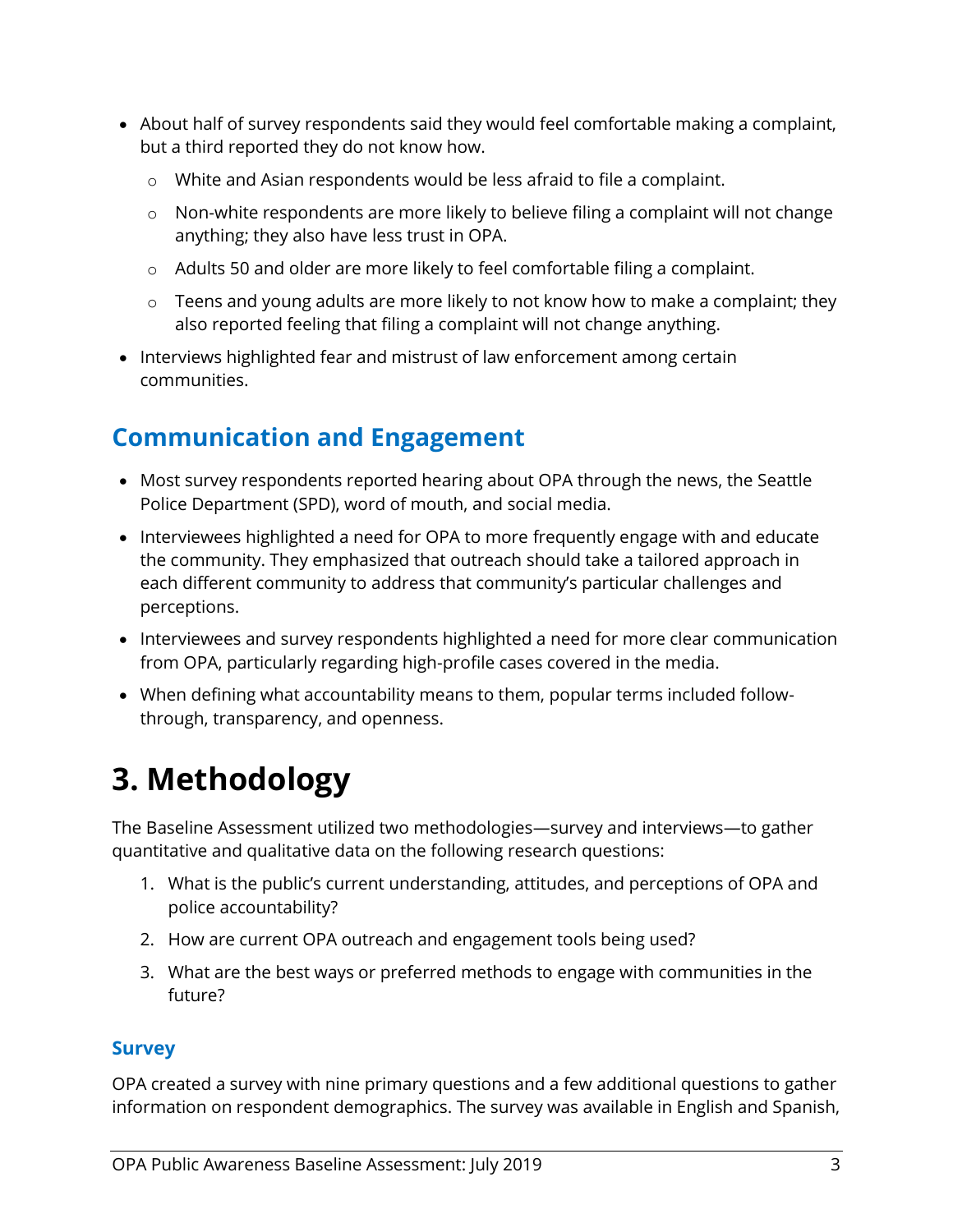both online through Survey Monkey and on paper, but the translated survey did not receive any responses. The surveys were available and distributed from February 5 through March 19, 2019.

OPA advertised the survey on its own website and Twitter account, as well as on the Department of Neighborhoods' website and the Community Police Commission's Facebook page. Paper copies of the survey were distributed at SPD Demographic and Advisory Council Meetings in February and March, as well as at South Park, Rainier Beach, Loyal Heights, and Queen Anne Community Centers.

The survey was not intended to provide statistically valid data, but rather to gain a broad sense of how the community perceives OPA. The survey could be repeated in subsequent years to assess how effective OPA outreach and engagement strategies have been, but with the understanding that the responses will not be a representative sample and therefore will not be statistically valid. The following table provides a summary of distribution methods and the number of completed surveys received through each collector.

For more details on survey results, see [Appendix 2: Survey Analysis by](#page-9-0) Questions.

| <b>Collector Name</b>                                                       | <b>Type</b> | <b>Date</b>  | Count |
|-----------------------------------------------------------------------------|-------------|--------------|-------|
| Online Survey Link (Survey Monkey)                                          | online      | $2/5 - 3/19$ | 64    |
| SPD East Precinct Advisory Council Meeting                                  | paper       | 1/24         | 8     |
| SPD Southeast Asian Advisory Council                                        | paper       | 2/19         | 4     |
| Rainier Beach Community Center and Rainier<br><b>Beach Action Coalition</b> | paper       | 2/26         | 40    |
| SPD Filipino Advisory Council Meeting                                       | paper       | 2/27         | 6     |
| SPD North Precinct Advisory Council Meeting                                 | paper       | 3/6          | 13    |
| SPD LGBTQ Advisory Council Meeting                                          | paper       | 3/12         | 6     |
| Loyal Heights Community Center                                              | paper       | 3/13         | 16    |
| South Park Community Center                                                 | paper       | 3/14         | 9     |
| Queen Anne Community Center                                                 | paper       | 3/18         | 29    |
| Total                                                                       |             |              | 195   |

#### *Figure 1: Survey Collection*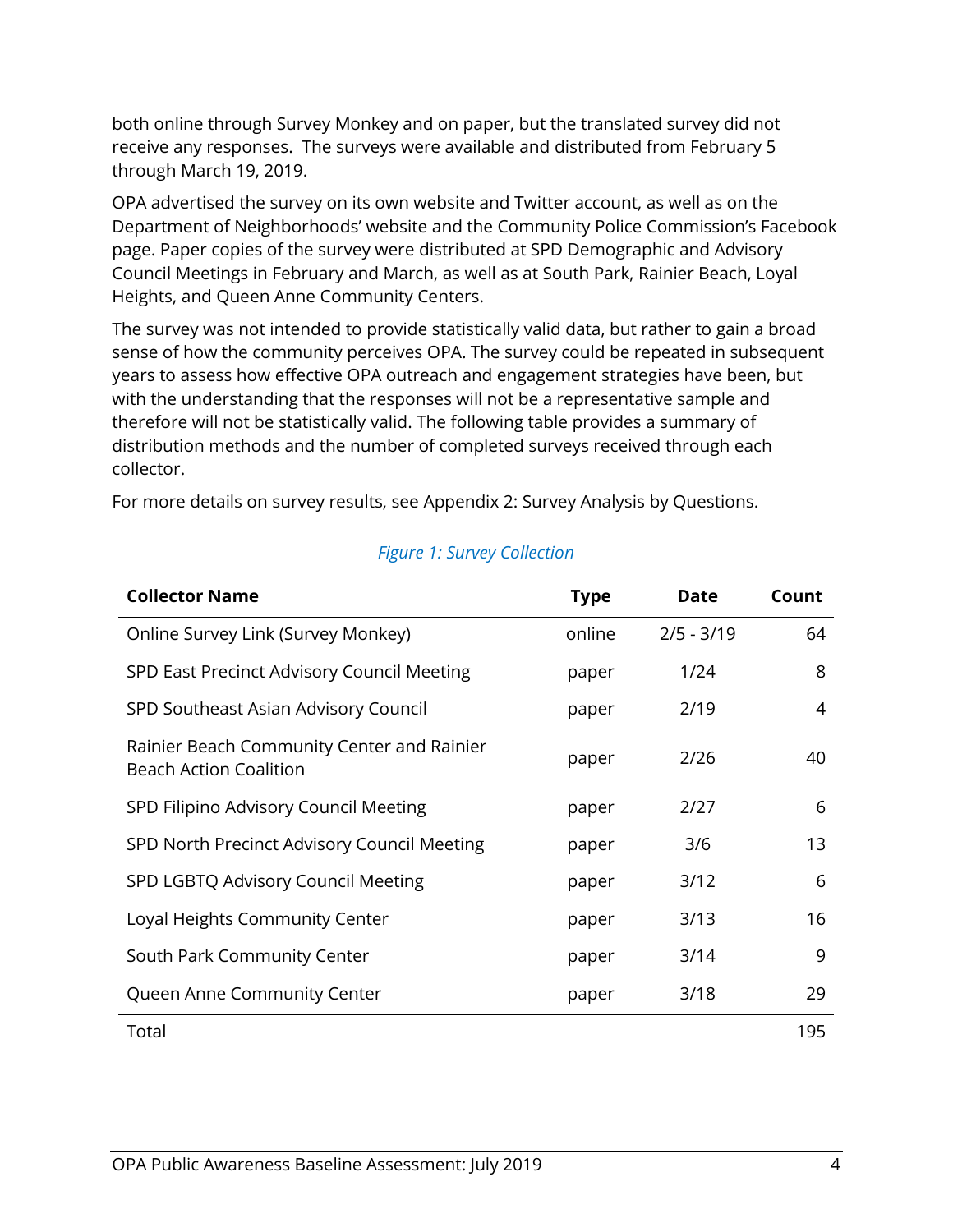#### **Interviews**

OPA created a list of interview questions to ask key community partners (see [Appendix 1:](#page-8-1)  [Interview Questions\)](#page-8-1). The questions were intended to gather insight into current engagement with specific communities and populations within Seattle.

OPA interviewed six community organizations that represent a range of communities and populations that may be of interest to OPA in future outreach and engagement efforts (see Figure 2). These include hearing from organizations that work with communities of color and vulnerable populations, such as homeless individuals and families.

<span id="page-5-0"></span>

|               | <b>Community Organization</b>                                     | <b>Population Served or</b><br><b>Focus Area</b>                | Neighborhood/Region                             |
|---------------|-------------------------------------------------------------------|-----------------------------------------------------------------|-------------------------------------------------|
| 1             | Seattle Chinatown ID<br>Preservation and Development<br>Authority | Asian, Chinatown ID<br>neighborhood residents<br>and businesses | Chinatown ID                                    |
| $\mathcal{P}$ | Not This Time                                                     | Police accountability<br>advocates                              | Citywide                                        |
| 3             | El Centro de la Raza                                              | Hispanic and Latinx                                             | Beacon Hill, South<br>Seattle, Citywide         |
| 4             | Asian Counseling and Referral<br>Services                         | Asian and Pacific Islander                                      | Citywide                                        |
| 5             | <b>Filipino Community Center</b>                                  | Filipino and Pacific<br>Islander                                | South Seattle                                   |
| 6             | <b>Rainier Beach Action Coalition</b>                             | Rainier Beach<br>neighborhood residents,<br>youth               | Rainier Beach<br>neighborhood, South<br>Seattle |

#### *Figure 2: Stakeholder Interviews*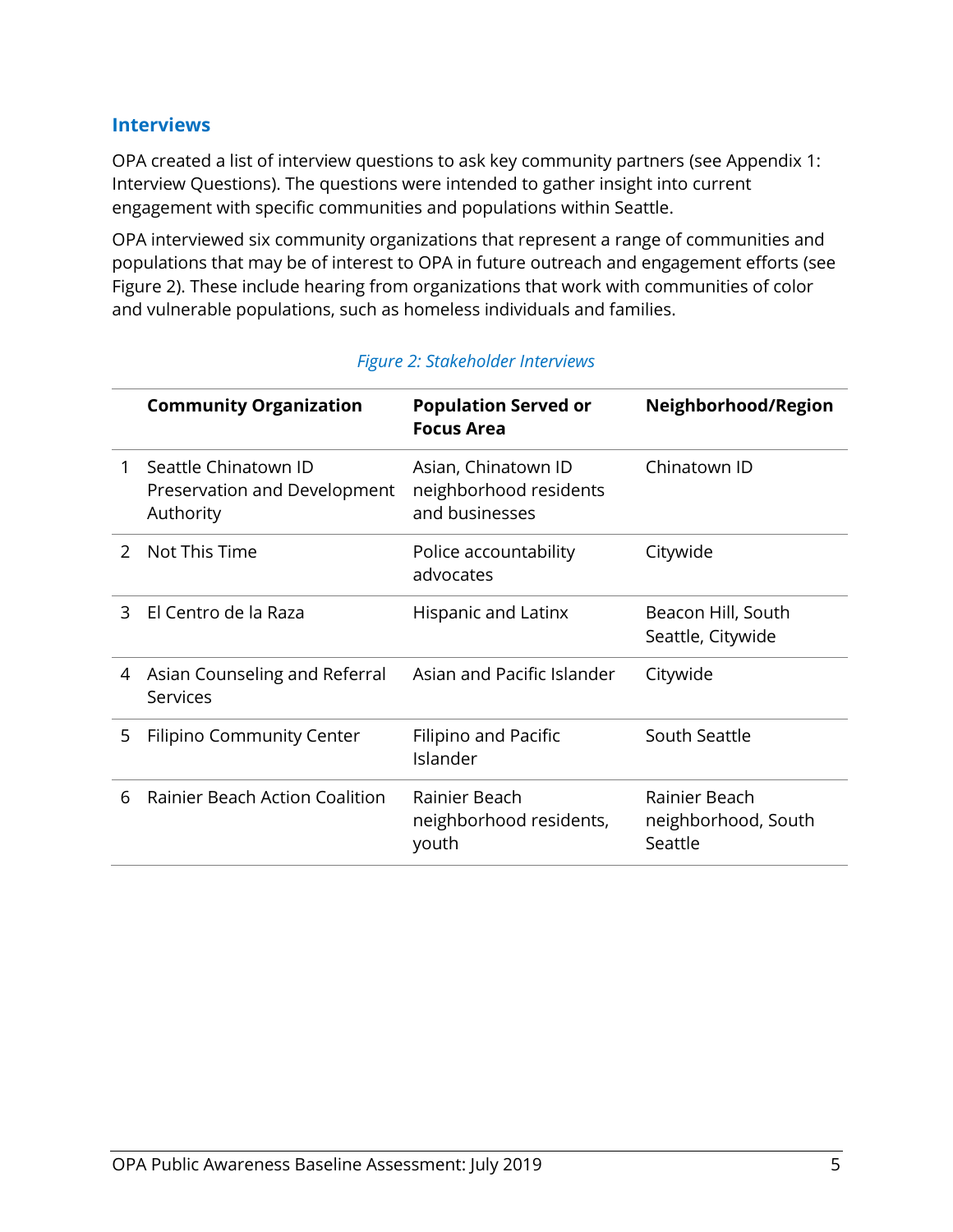# **4. Interview Analysis**

The following provides an analysis of all six stakeholder interviews.

#### **Community and Organizational Awareness of OPA**

Community organizations had different levels of awareness and knowledge of police accountability and OPA. In general, many of the organizations interviewed said the communities and populations they serve have little understanding or familiarity with OPA and the services it provides.

#### **Meaning of Accountability**

Among the interviewees, there were many definitions and aspects of accountability:

- Police protecting people without doing further harm
- Checks and balances on police power with public oversight
- Fairness and consequences for officers who violate policies
- Clear communication and follow-through with the public

#### **Perceptions, Challenges and Barriers**

Interviewees also provided insights into possible perceptions, challenges and barriers within their community regarding public safety, interactions with law enforcement, and police accountability. Many of these challenges are specific to the community or population, but some thematic concerns resonated among all groups:

- Lack of trust in law enforcement:
	- o Calling the police to report crime will not produce desired results or change anything, so why bother.
	- o Concerns about personal safety when interacting with police.
	- o Public and high-profile incidents that involved a member of their community have affected community confidence.
- Cultural barriers and perceptions that prevent certain groups from relying on SPD, such as language barriers, not wanting to get involved, perceptions of law enforcement from native country, fear of being in trouble.
- Fear of speaking up or making a complaint.
- Perception of law enforcement has gotten worse over time.
- Lack of trust in accountability system to provide necessary discipline; the accountability system is influenced by officers and is not independent.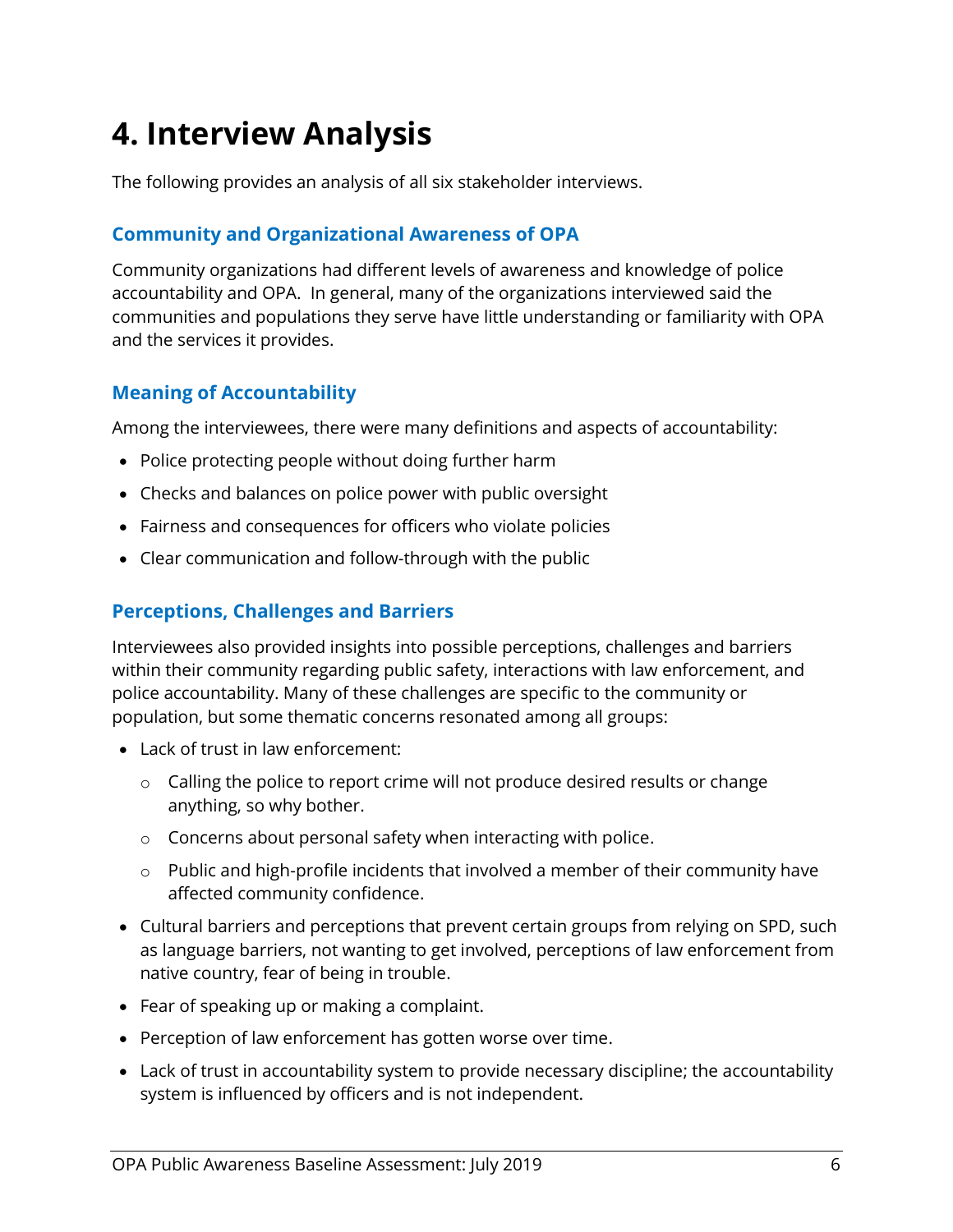#### **Best ways to Engage and Communicate**

- Many interviewees said that increasing presence in the community, building relationships, and educating the public by providing clear information on OPA services are the best ways to engage and inform.
- Interviewees working with specific groups or populations also gave feedback on more targeted techniques for engaging with the communities they serve, such as providing translated materials and suggesting particular places, events, or ideas for presenting or attending events.
- Several organizations indicated a desire for more consistent, clear communication, particularly for follow-up on high profile cases covered in the media. Several interviewees wanted OPA to provide more information and communication with communities regarding these cases.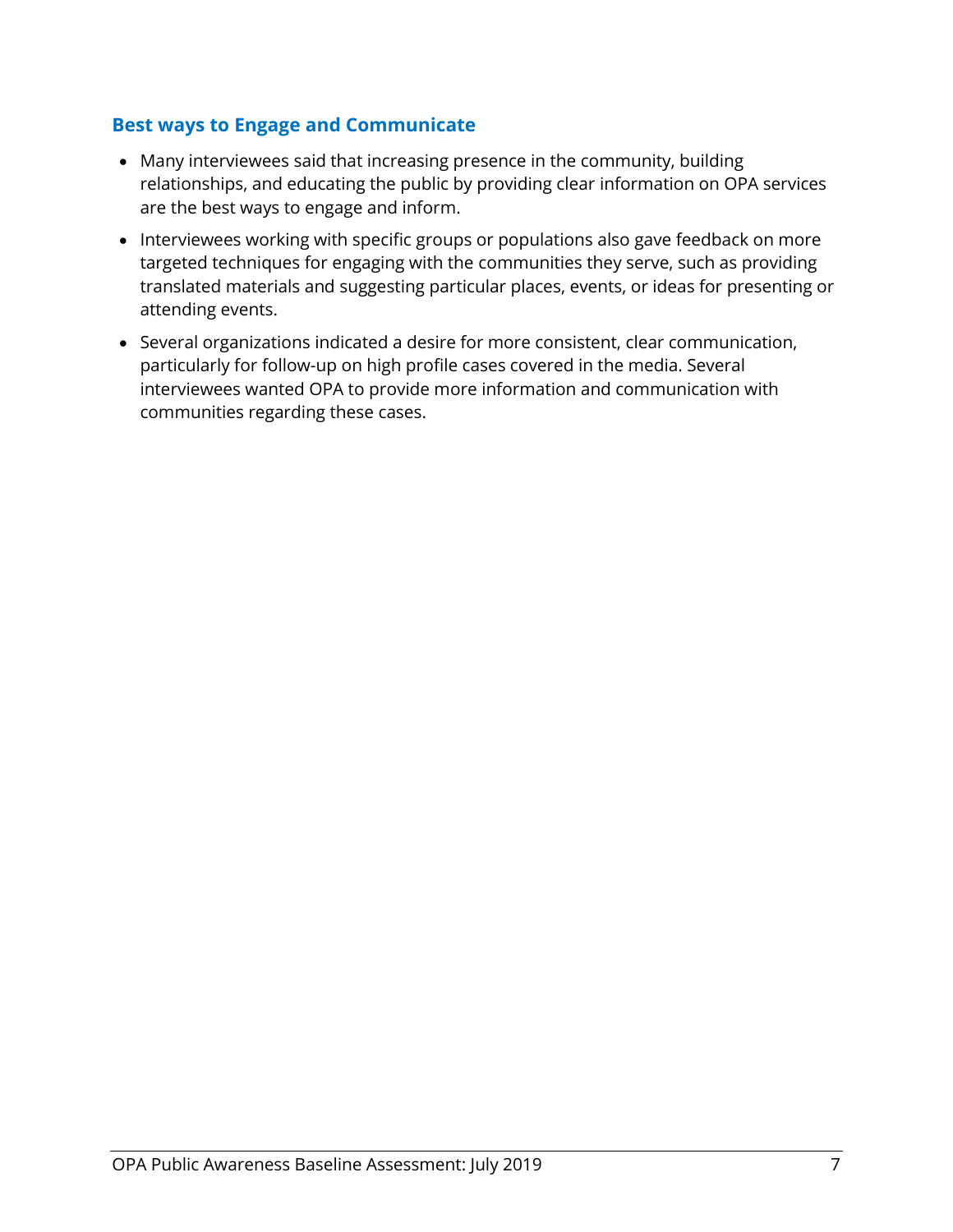# <span id="page-8-0"></span>**APPENDICES**

### <span id="page-8-1"></span>**Appendix 1: Interview Questions**

#### **Interview Questions**

#### Warm-up

• Tell me a bit about yourself- your role, your organization, and the community/communities your organization serves.

#### Awareness

- How familiar is your organization, or the communities you serve, with Seattle's police accountability system? With OPA specifically?
	- o When did your organization/community first learn about OPA?
	- o How does your organization/community hear or learn about OPA (e.g., website, speaker, media, word of mouth)?
	- o Which methods are best for communicating with your organization/the community you serve?

#### **Perceptions**

- In your own words, can you briefly describe what OPA does/what services it provides?
- What is the community's perception of OPA and Seattle's police accountability system? Has this changed over time? If so, how and why?
	- o What does police accountability mean to your organization/community?
	- o What challenges or barriers exist, if any, to filing a complaint with OPA?

#### Future OPA Efforts

• What, if any, does your organization/community need from OPA? Any thoughts on how best to work with your organization/engage the community around what OPA does, the services it provides, or about the system of police accountability?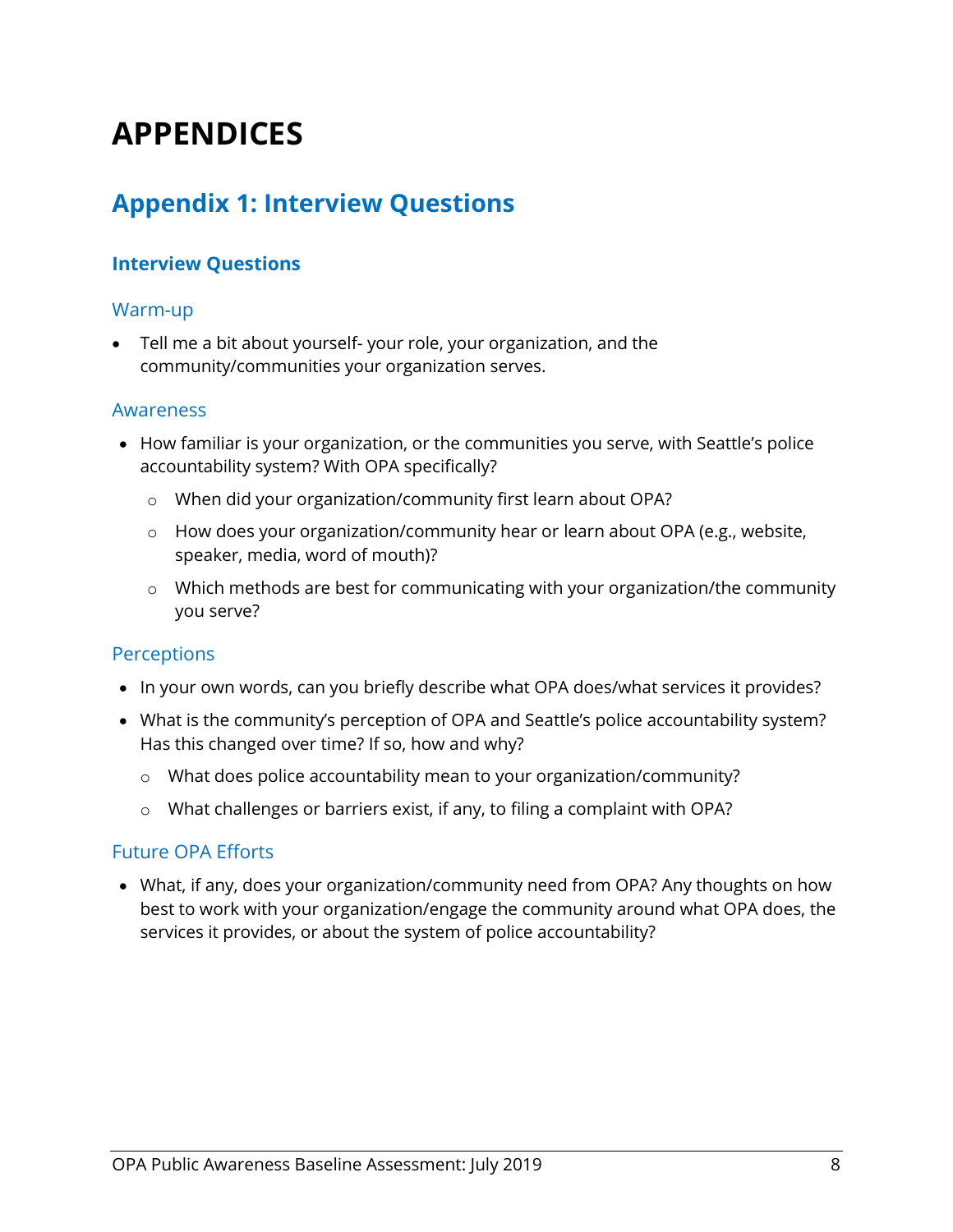## <span id="page-9-0"></span>**Appendix 2: Survey Analysis by Questions**

#### **Q1: When did you first hear about OPA?**

Nearly half of participants (45.9%) have never heard of OPA. About a quarter of respondents (25.5%) learned about OPA within the past year. Nearly 30% heard about OPA more than one year ago.

| <b>Answer Choices</b>                 | <b>Responses</b> |     |
|---------------------------------------|------------------|-----|
| In the last 6 months                  | 13.3%            | 26  |
| In the last year                      | 11.2%            | 22  |
| In the last 3 years                   | 10.7%            | 21  |
| More than 3 years ago                 | 18.9%            | 37  |
| I've never heard of it (before today) | 45.9%            | 89  |
|                                       | Answered         | 195 |

Only respondents who had heard about OPA responded to Questions 2 through 6. Those who had never heard of OPA skipped to Question 7.

#### **Q2: How familiar are you with what OPA does (e.g., OPA's purpose, mission, and services provided)?**

Among respondents who had heard of OPA, most were only somewhat familiar with what OPA does (40%). Twenty-seven percent said they were very or extremely familiar with OPA, and 33% said that they were not familiar with OPA.

| <b>Answer Choices</b> | <b>Responses</b> |    |
|-----------------------|------------------|----|
| Extremely familiar    | 11.0%            | 11 |
| Very familiar         | 16.0%            | 16 |
| Somewhat familiar     | 40.0%            | 40 |
| Not so familiar       | 23.0%            | 23 |
| Not at all familiar   | 10.0%            | 10 |
|                       | Answered         |    |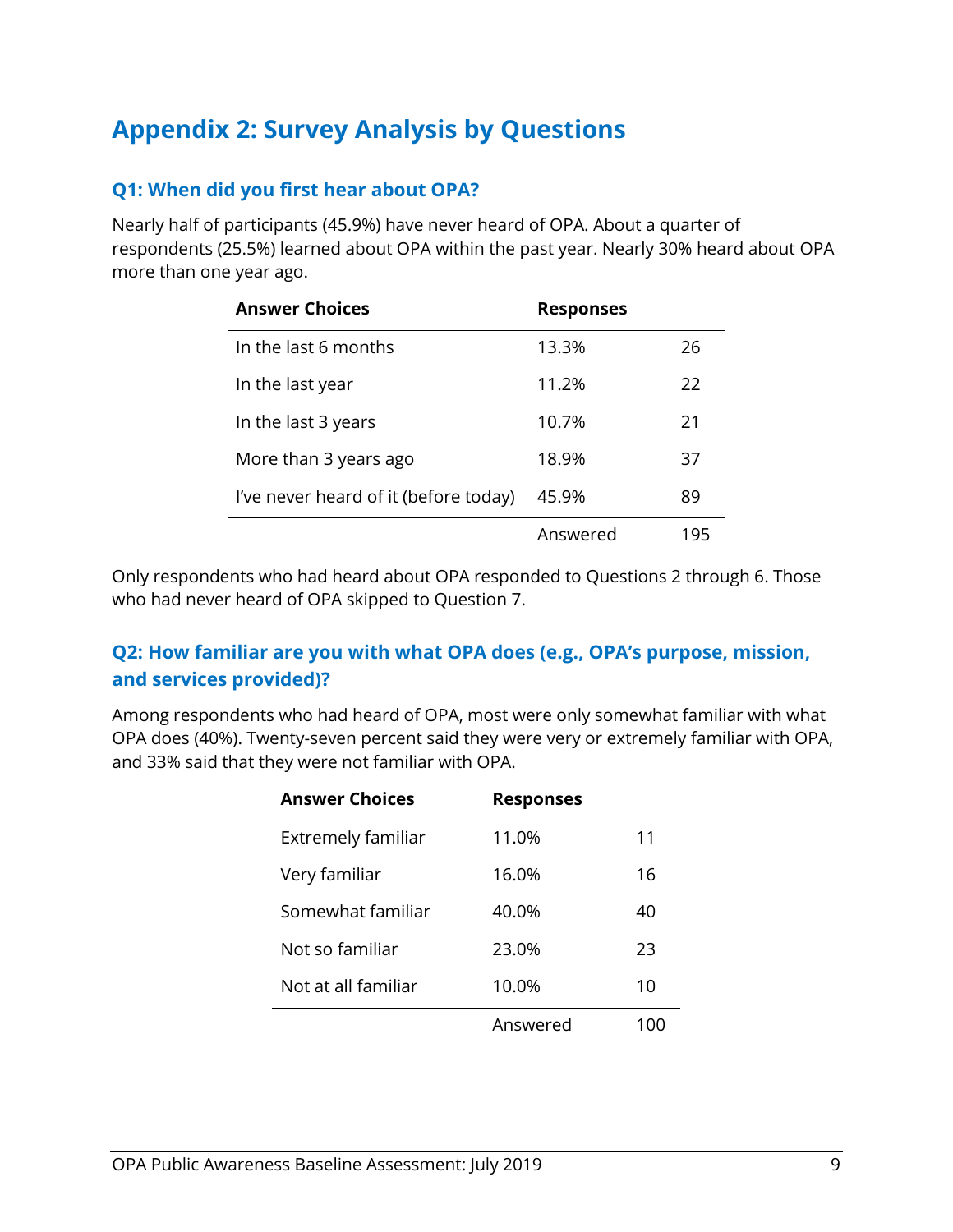### **Q3: In the past year, how have you seen or heard about OPA? Select all that apply.**

Respondents indicated they heard about OPA through a variety of channels. Most respondents heard about OPA through the news (46%), through SPD (37%), and by word of mouth (33%).

| <b>Answer Choices</b>                                                                             | <b>Responses</b> |     |
|---------------------------------------------------------------------------------------------------|------------------|-----|
| News (online or print)                                                                            | 46.0%            | 46  |
| Seattle Police Department                                                                         | 37.0%            | 37  |
| Word of mouth (friends, family<br>members, colleagues, etc.)                                      | 33.0%            | 33  |
| Social media (Twitter, Facebook,<br>Instagram, Nextdoor, etc.)                                    | 23.0%            | 23  |
| Community organization (place of<br>worship, non-profit, community<br>service organization, etc.) | 20.0%            | 20  |
| Government entity (other than<br>Seattle Police Department)                                       | 19.0%            | 19  |
| Other (please specify)                                                                            | 8.0%             | 8   |
| Online search                                                                                     | 6.0%             | 6   |
| I don't remember seeing or<br>hearing information about OPA in                                    |                  |     |
| the past year.                                                                                    | 4.0%             | 4   |
| School                                                                                            | 2.0%             | 2   |
|                                                                                                   | Answered         | 100 |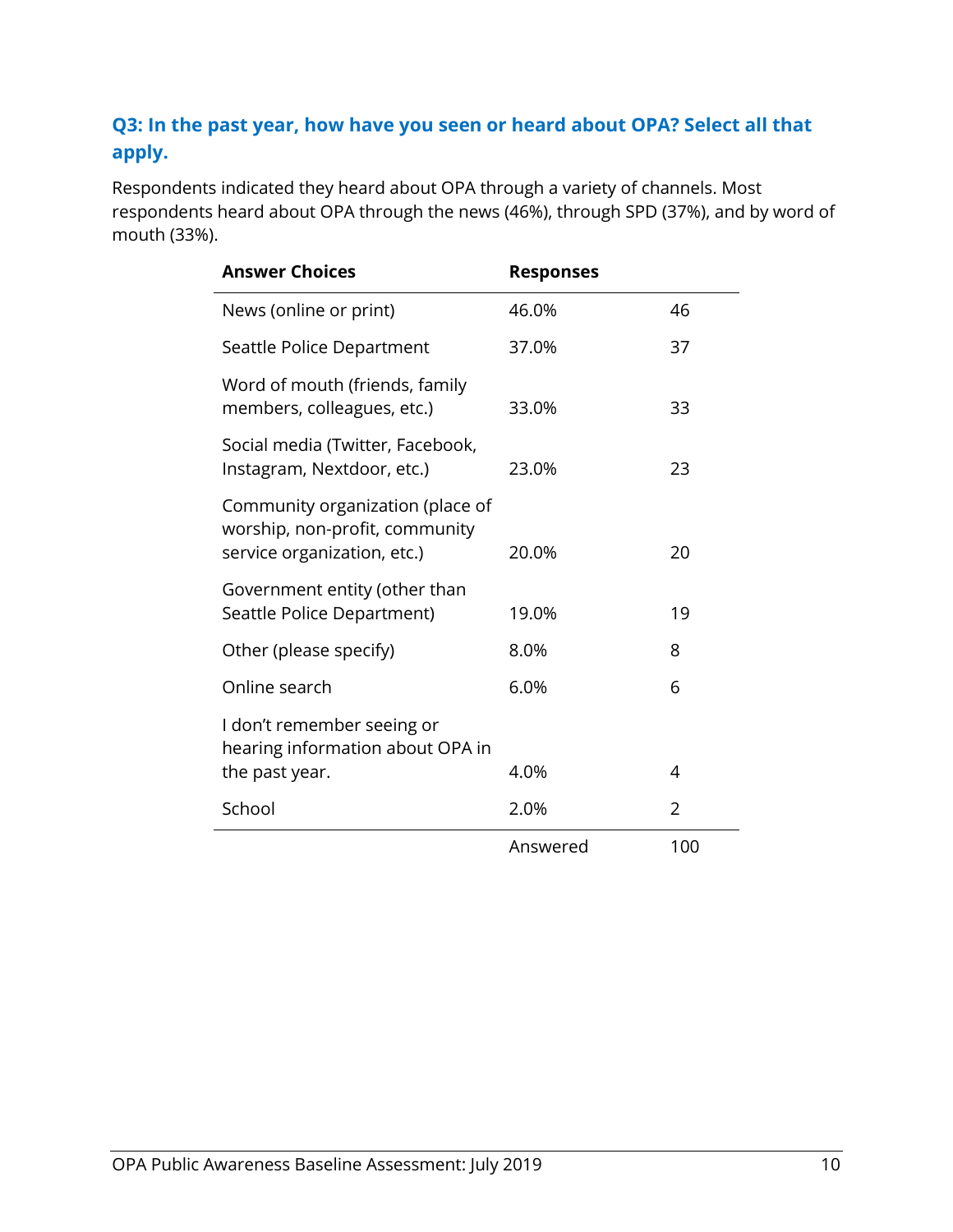#### **Q4: In the past year, have you used any of the following OPA services? Select all that apply.**

Most respondents have not used OPA services in the past year (72%). Only 18% of respondents have visited the OPA website, and 5% had filed a complaint with OPA.

| <b>Answer Choices</b>                              | <b>Responses</b> |     |
|----------------------------------------------------|------------------|-----|
| Participated in the OPA mediation program          | 1.0%             | 1   |
| Other (please specify)                             | 4.0%             | 4   |
| Filed a complaint with OPA                         | 5.0%             | 5   |
| Used the online Complaint Tracker                  | 5.0%             | 5   |
| Collaborated on the topic of police accountability | 5.0%             | 5   |
| Visited OPA's website                              | 18.0%            | 18  |
| None of the above                                  | 72.0%            | 72  |
|                                                    | Answered         | 100 |

#### Other Responses

- Helped family member or relative file a complaint (2)
- Complimented an officer (1)
- Viewed summary reports (1)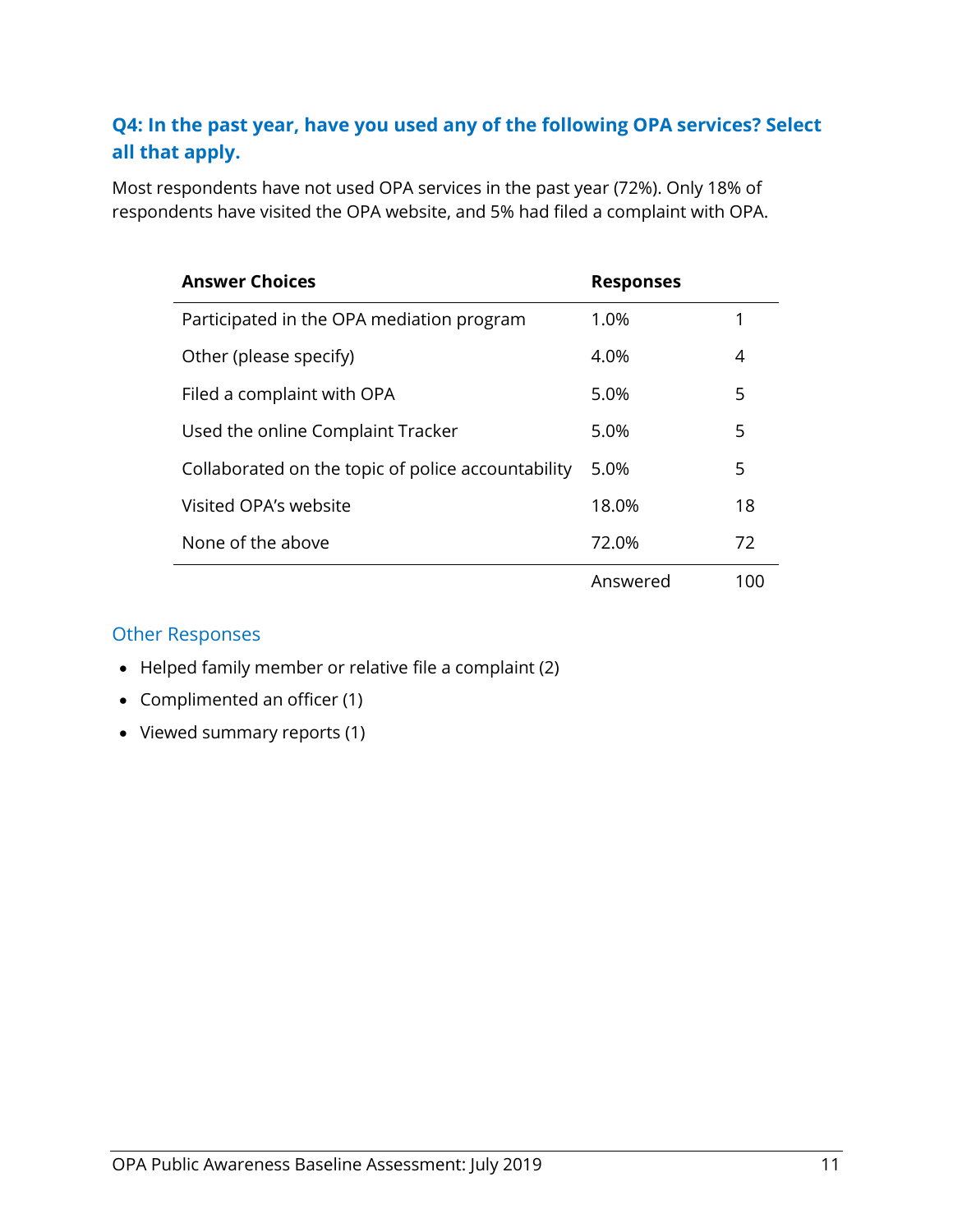#### **Q5: How would you describe your overall opinion of OPA?**

About half of respondents have a favorable opinion of OPA, with 50% indicating they have an extremely, very, or somewhat favorable opinion of OPA. About a fifth of respondents have an unfavorable opinion of OPA, and 31% of respondents have no opinion.

| <b>Answer Choices</b>    | <b>Responses</b> |    |
|--------------------------|------------------|----|
| Extremely favorable      | 9.0%             | 9  |
| Very favorable           | 22.0%            | 22 |
| Somewhat favorable       | 19.0%            | 19 |
| Not so favorable         | 9.0%             | 9  |
| Not at all favorable     | 10.0%            | 10 |
| I don't know/ No opinion | 31.0%            | 31 |
|                          | Answered         | UD |

- Black respondents were more likely to view OPA unfavorably, where 27% of respondents who identified as Black had a not at all favorable opinion of OPA, above the average of 19% across all respondents.
- Asian respondents were more likely to have an extremely favorable view of OPA (11% of Asian respondents). They were also more likely to have no opinion of OPA (44% of Asian respondents).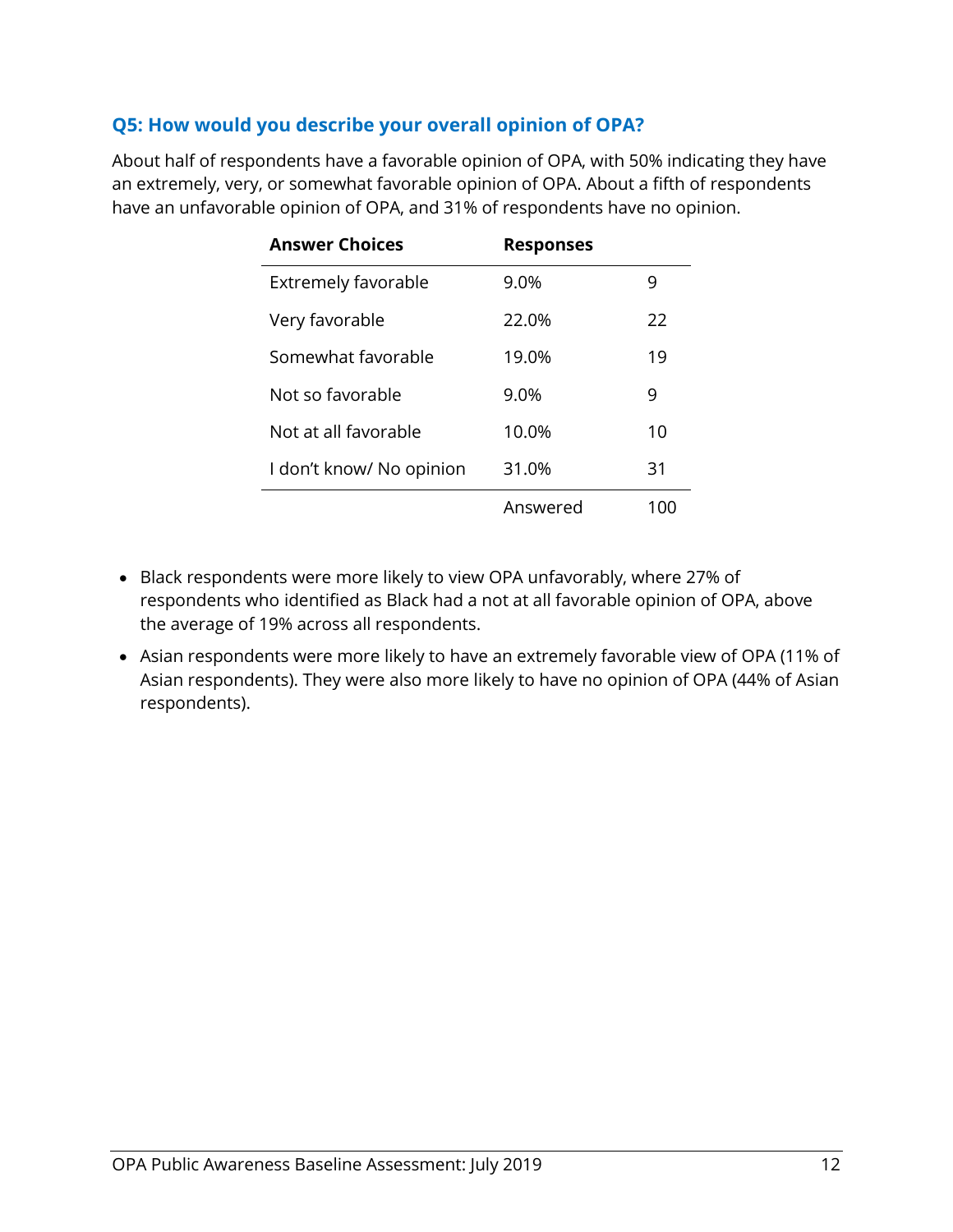

• Male respondents were more likely to view OPA unfavorably compared to female respondents. About a third of males viewed OPA not so or not at all favorably, compared with only 9.6% of females.

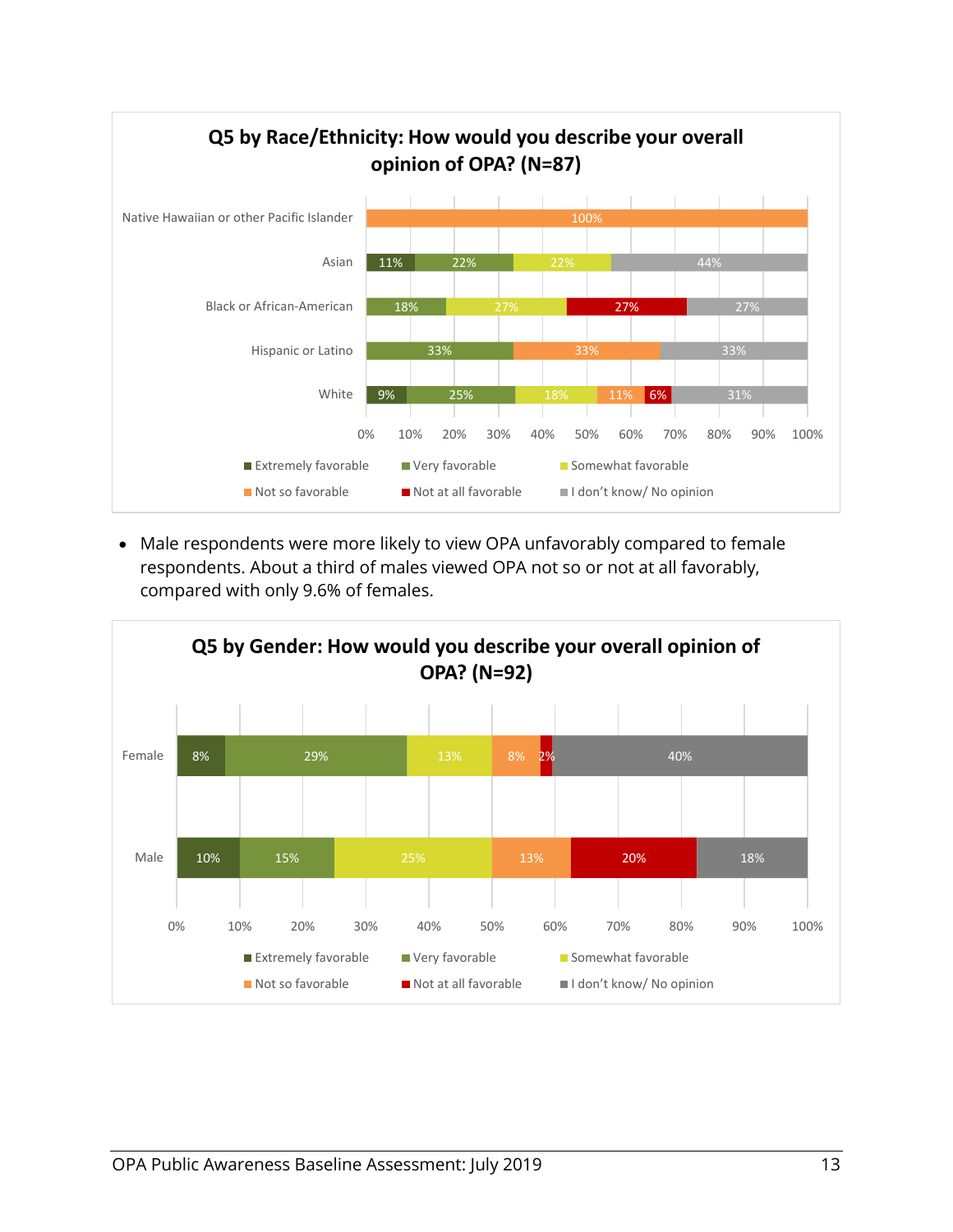

• Respondents 60 and older tend to view OPA more favorably compared with other age groups, where 62.7% of respondents in this age group had an extremely favorable or very favorable opinion of OPA.

#### **Q6: How has your perception of OPA changed over the past year?**

- About half of respondents said their opinion of OPA has stayed the same over the past year. Fifteen percent of respondents said their perception became more favorable or much more favorable, and 8% of respondents said their opinion became less favorable. A quarter of respondents did not have an opinion.
- White and Asian respondents were more likely to say their perception became more favorable, and Black respondents were more likely to say their perceptions became less favorable.
- Male respondents were more likely to say their opinion has become less favorable in the past year (12.5% of all male respondents) compared to female respondents (3.8% of all females).
- Respondents 60 and older were more likely to say their opinion became more or much more favorable over the year compared with other age groups. About 30% of respondents in this age group held this opinion, compared with 15% across all respondents.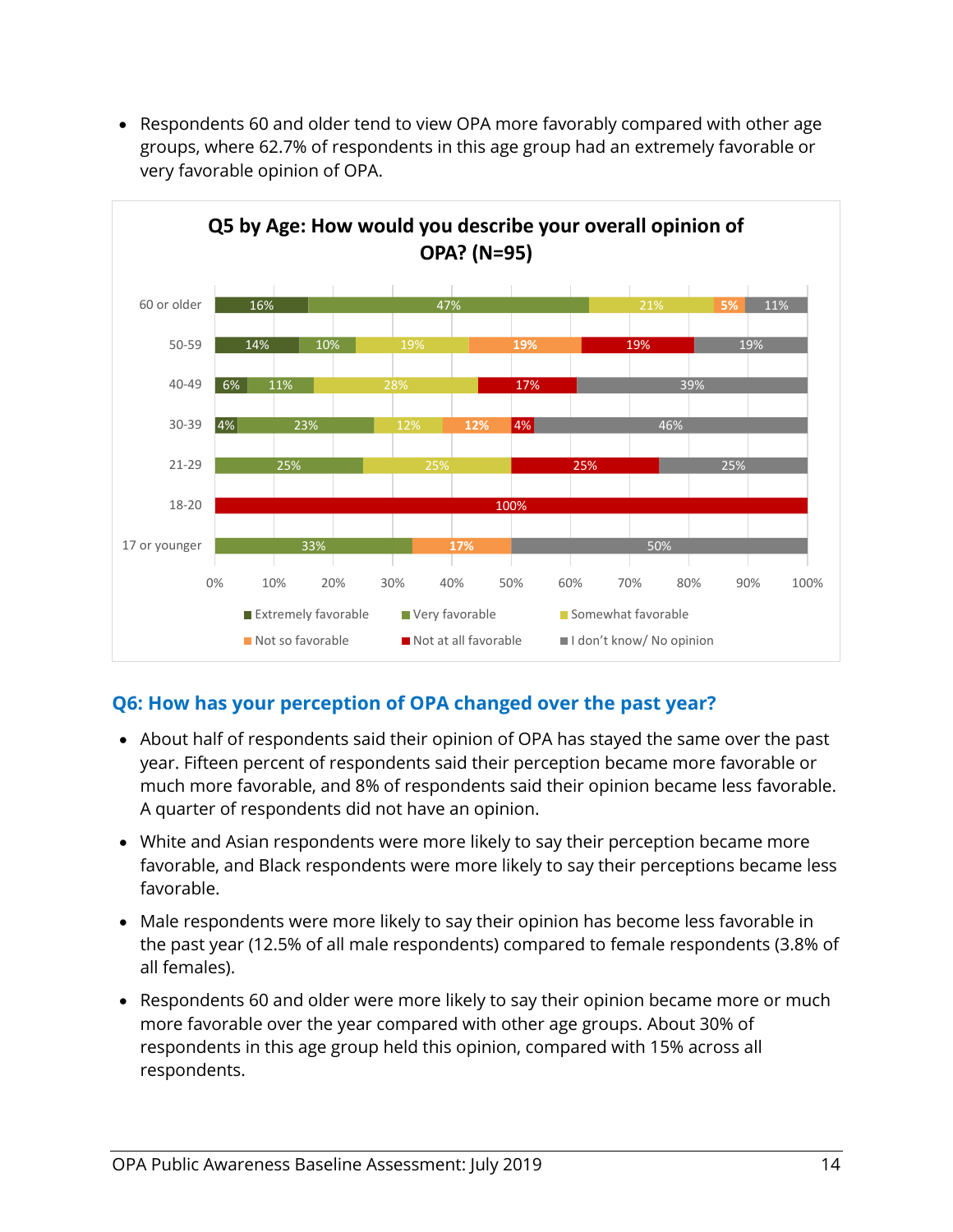| <b>Answer Choices</b>       | <b>Responses</b> |     |
|-----------------------------|------------------|-----|
| Much more favorable         | 2.0%             | 2   |
| More favorable              | 13.0%            | 13  |
| Stayed the same             | 51.0%            | 51  |
| Less favorable              | 3.0%             | 3   |
| Much less favorable         | 5.0%             | 5   |
| I don't know/ No<br>opinion | 26.0%            | 26  |
|                             | Answered         | 100 |

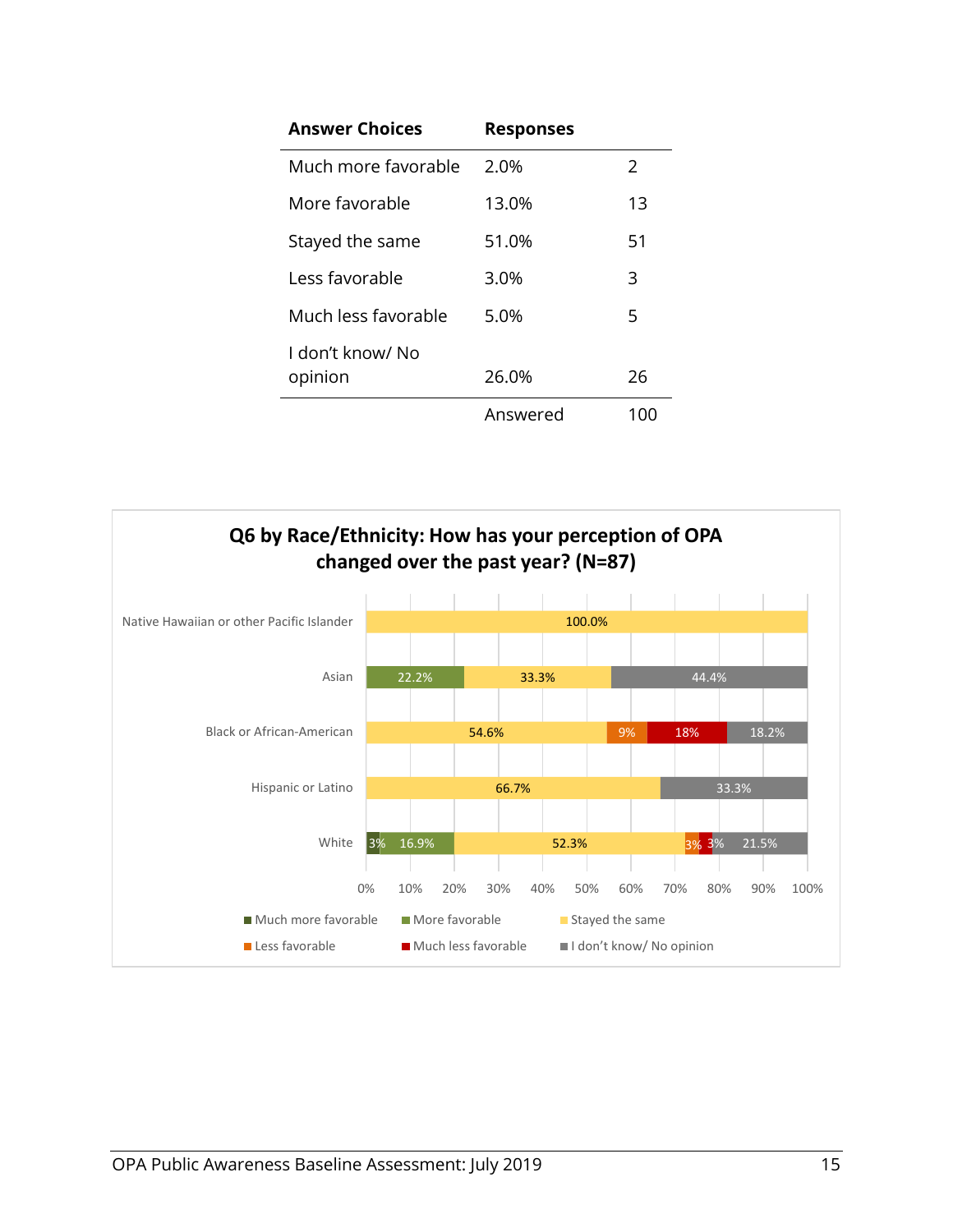

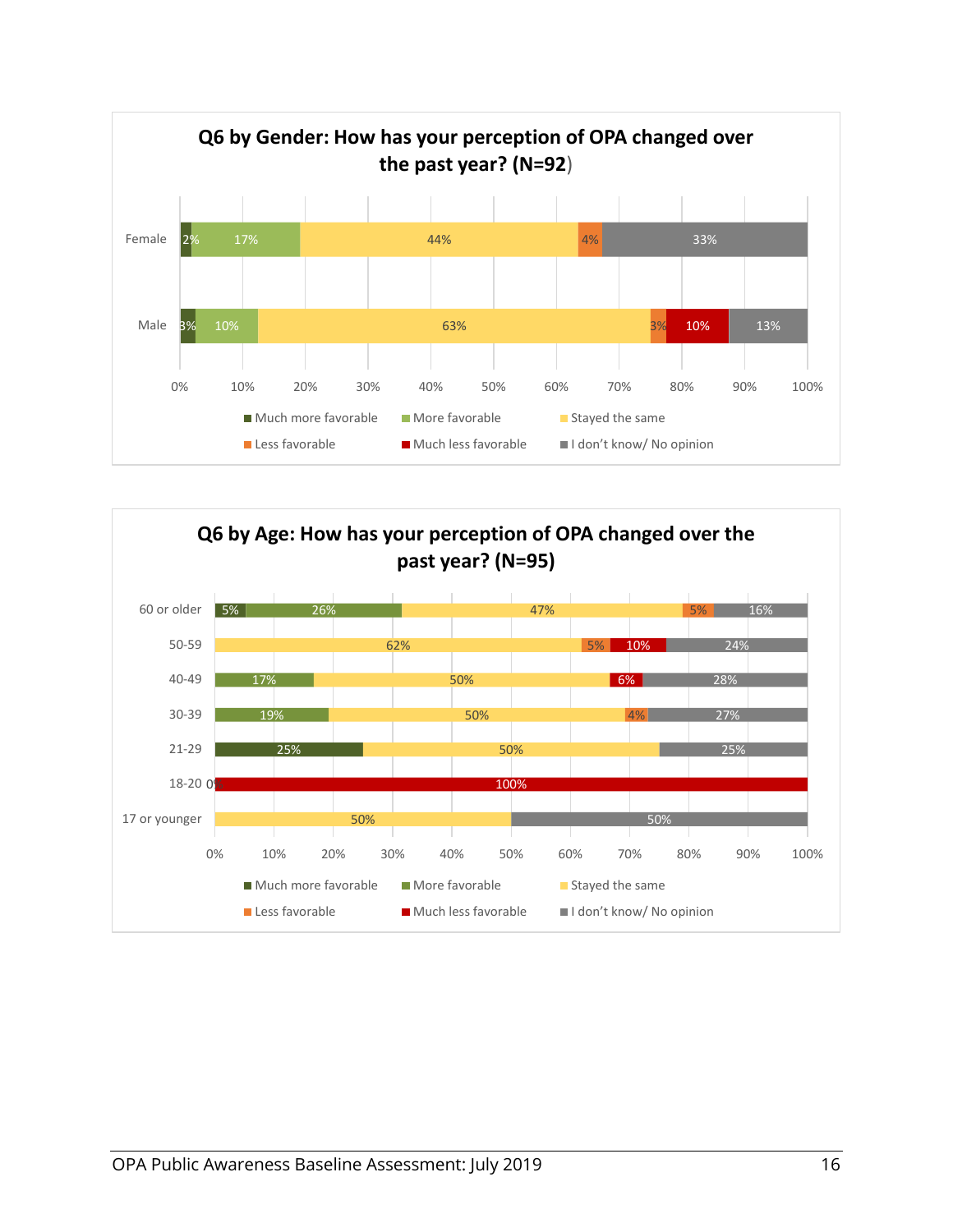#### **Q7: What words do you associate with "police accountability"? What does police accountability mean to you? (N=165)**

- Words most associated with police accountability included responsibility, upholding the law, following policies and principles, justified use of force, transparency, honesty and openness with the public and community, and providing independent and civilian oversight.
- Some respondents had associated accountability with many negative aspects of police and community relations, such as biased and racist policing and excessive use of force.
- Some respondents associated accountability with the ability of police to deliver responsive and timely services for crime prevention.

| Code                               | Count | <b>Comment Samples</b>                                                       |
|------------------------------------|-------|------------------------------------------------------------------------------|
| Responsibility                     | 19    | • Great responsibility in building relations between police and<br>community |
|                                    |       | • Police are responsible for their actions                                   |
| Law-abiding,<br>upholding the law, | 15    | • Are they acting within the law and following procedures<br>properly?       |
| following policies,<br>principles  |       | • Playing by the rule book                                                   |
|                                    |       | • Following procedures, policy, and orders                                   |
| Use of force                       | 12    | • Appropriate use of force                                                   |
|                                    |       | • Make sure use of force is justified                                        |
|                                    |       | • Too many people getting beat up by police for no reason                    |
|                                    |       | • Oversight around police use of force                                       |
| Transparency,                      | 13    | • Open processes                                                             |
| Openness                           |       | • Openness to the public                                                     |
|                                    |       | • Remaining transparent to the community SPD serves                          |
|                                    |       | • Being honest about police conduct                                          |
| Independent or                     | 12    | • Civilian oversight                                                         |
| Civilian Oversight                 |       | • Independent review of policy/procedures and their execution                |
| Integrity, Honesty,                | 10    | • Doing the right thing                                                      |
| Respect, Personal<br>Conduct       |       | • The way police conduct themselves                                          |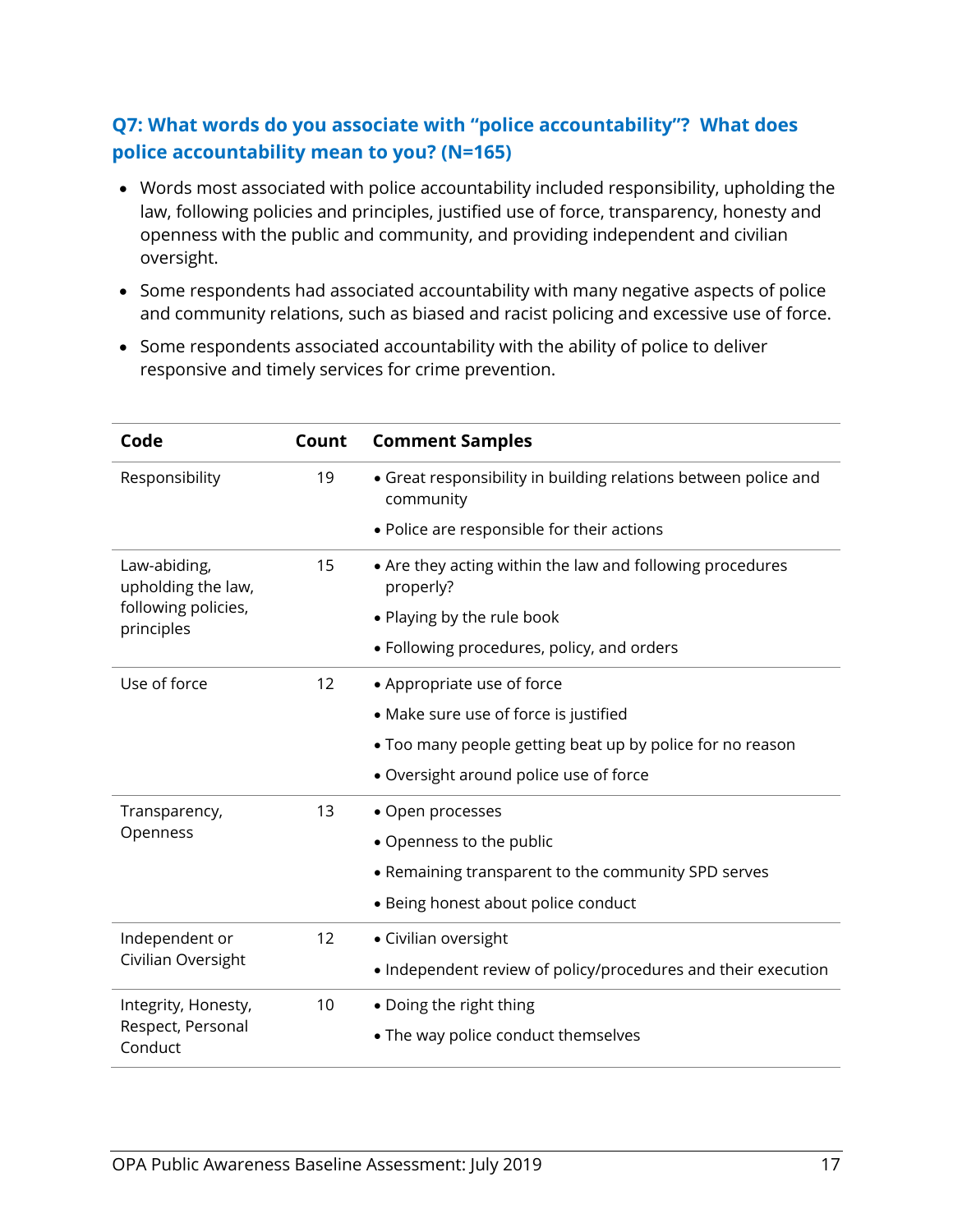| Code                                            | Count | <b>Comment Samples</b>                                                      |
|-------------------------------------------------|-------|-----------------------------------------------------------------------------|
| Negative associations                           | 10    | • Cover ups, bias, liars, retaliatory                                       |
| with accountability                             |       | • Above the law, racist                                                     |
|                                                 |       | • Arrests and killings of Black males, prison industrial complex            |
|                                                 |       | • Racism – disproportionate treatment of people of color                    |
| Providing public<br>safety, being<br>responsive | 10    | • Responsive - on time when danger arrives                                  |
|                                                 |       | • Responsible for effectively delivering basic services of crime<br>control |
| Training                                        | 9     | • Well-trained in de-escalation techniques                                  |
|                                                 |       | • Receive training as form of discipline                                    |
|                                                 |       | • Being well-trained                                                        |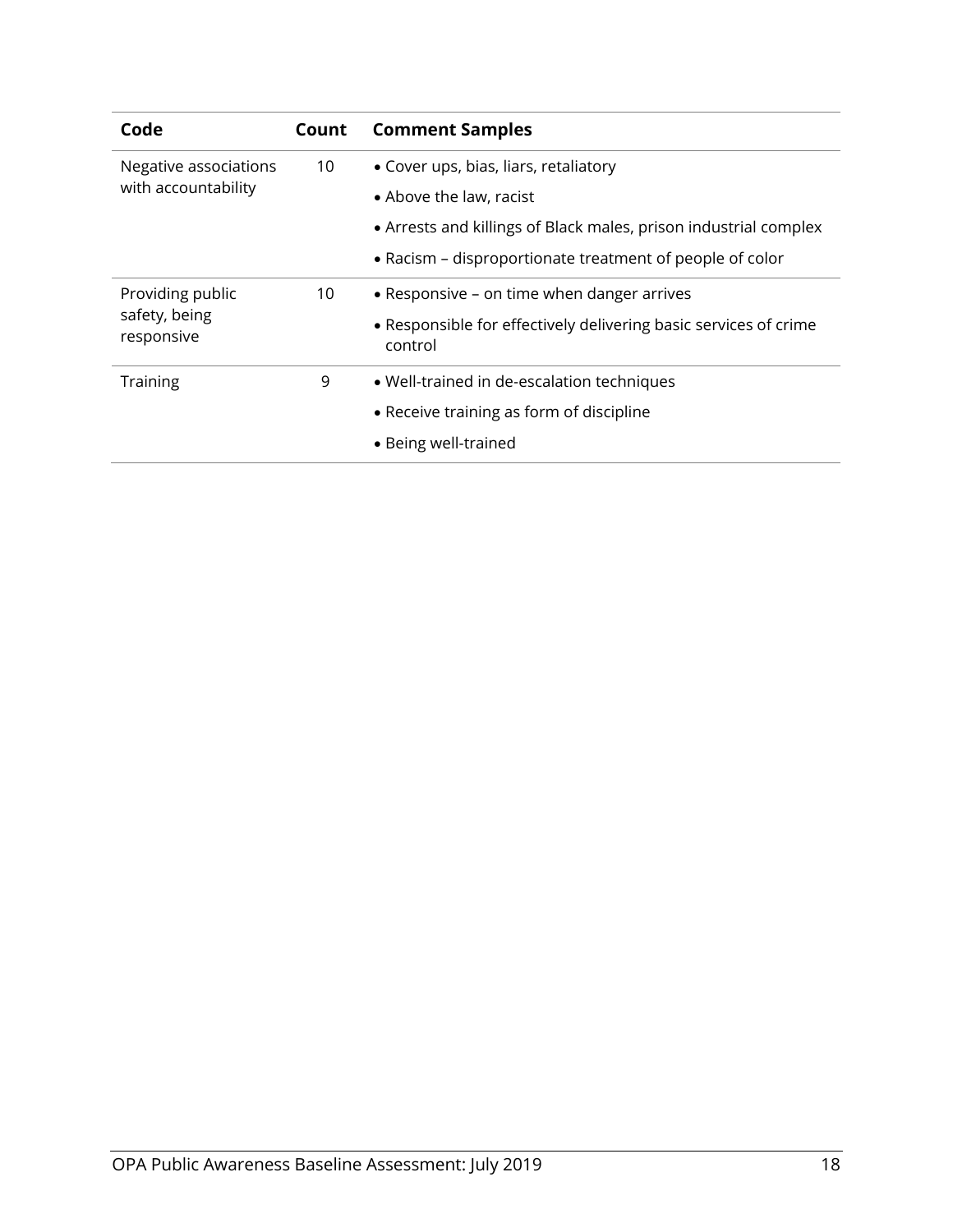#### **Q8: Is there anything that would prevent you from filing a complaint with OPA about a Seattle police officer? Select all that apply.**

- **I would feel comfortable filing a complaint:** Most respondents (53.3%) indicated that they would feel comfortable filing a complaint.
	- o Hispanic, Native Hawaiian/Pacific Islander, and White respondents were more likely to feel comfortable filing a complaint compared to Black and Asian respondents.
	- o Adults 50 and older are more likely to feel comfortable filing a complaint compared to teens and younger adults age 20-39.
- **Don't know how:** Nearly 30% of respondents said they don't know how to file a complaint. Youth and young adults were especially likely to comment that they did not know how to file a complaint. Black (32.5%) and Asian (52.2%) respondents were more likely to not know how to file a complaint.
- **Filing a complaint won't change anything**: About a quarter of respondents have reservations that filing a complaint would change anything or that they could trust the process.
	- o Younger adults in their 20s and 30s were more likely to agree with this statement than older adults.
	- o Native Hawaiian and Pacific Islanders, Alaskan Native, and Black respondents agreed with the statement slightly more than the average overall.
- **I'm afraid to file a complaint:** About a dozen respondents (6.5%) said they were afraid to file a complaint.
	- o Among the 12 respondents who said they were afraid, five respondents identified as Black or African American.
	- o White and Asian respondents are less afraid to file a complaint.
	- o Older adults (50 and older) are also slightly less afraid to file a complaint than younger adults in their teens, 20s and 30s.
- **I don't trust OPA:** White respondents trust the OPA process more than non-white respondents. Only 7.7% of White respondents agreed with this statement, compared to 12.5% of Hispanic and Latino respondents, 17.5% of Black respondents, 100% of American Indian respondents, and 13% of Asian respondents.

#### Other Responses

- Poor communication Never heard back to know complaint was heard.
- Unsure of how OPA functions in relationship to city council, mayor, to better understand the power dynamics involved.
- Complaint type doesn't matter (e.g., reckless driving without an emergency).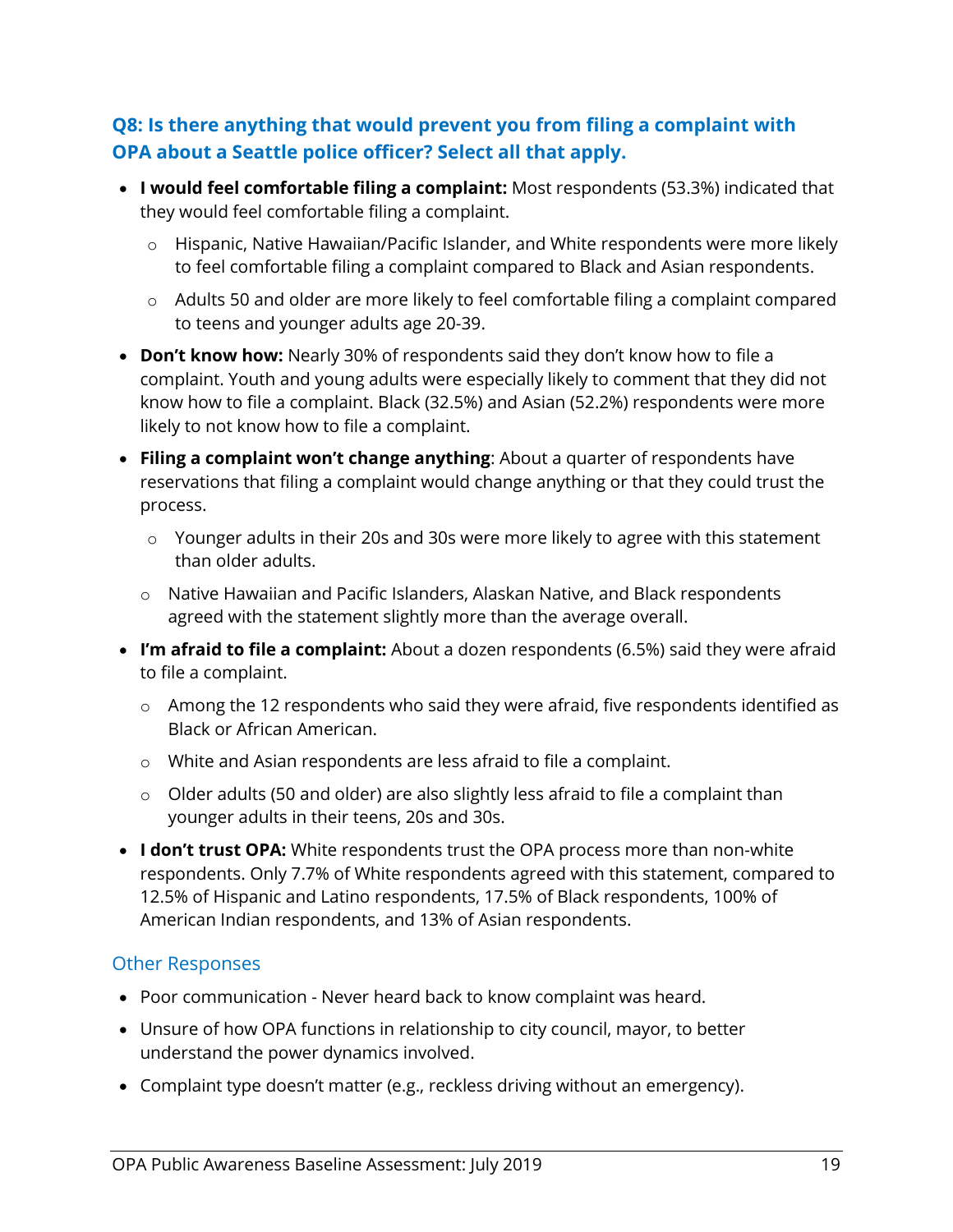- Would only use for serious misconduct.
- SPD officers engage in abuse or revenge against complainants through a network of harassment (retaliation for complaining).

| <b>Answer Choices</b>                                               | <b>Responses</b> |     |
|---------------------------------------------------------------------|------------------|-----|
| I don't know how to file a complaint                                | 29.4%            | 54  |
| I don't believe filing a complaint will change anything             | 15.2%            | 28  |
| I don't trust the OPA complaint process or accountability<br>system | 11.4%            | 21  |
| I'm afraid to file a complaint                                      | 6.5%             | 12  |
| None of the above (I would feel comfortable filing a<br>complaint)  | 53.3%            | 98  |
| Other (please specify)                                              | 6.0%             | 11  |
|                                                                     | Answered         | 184 |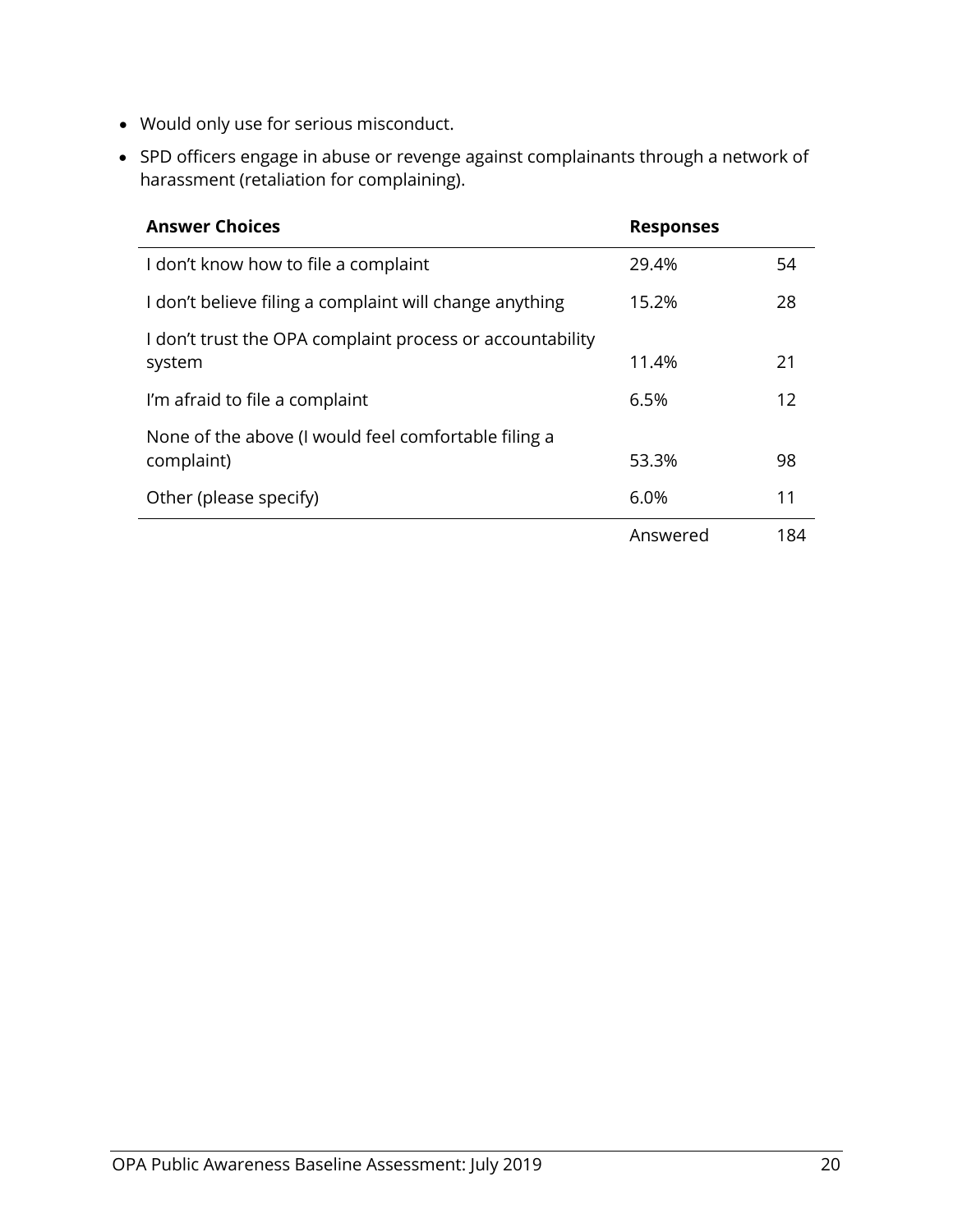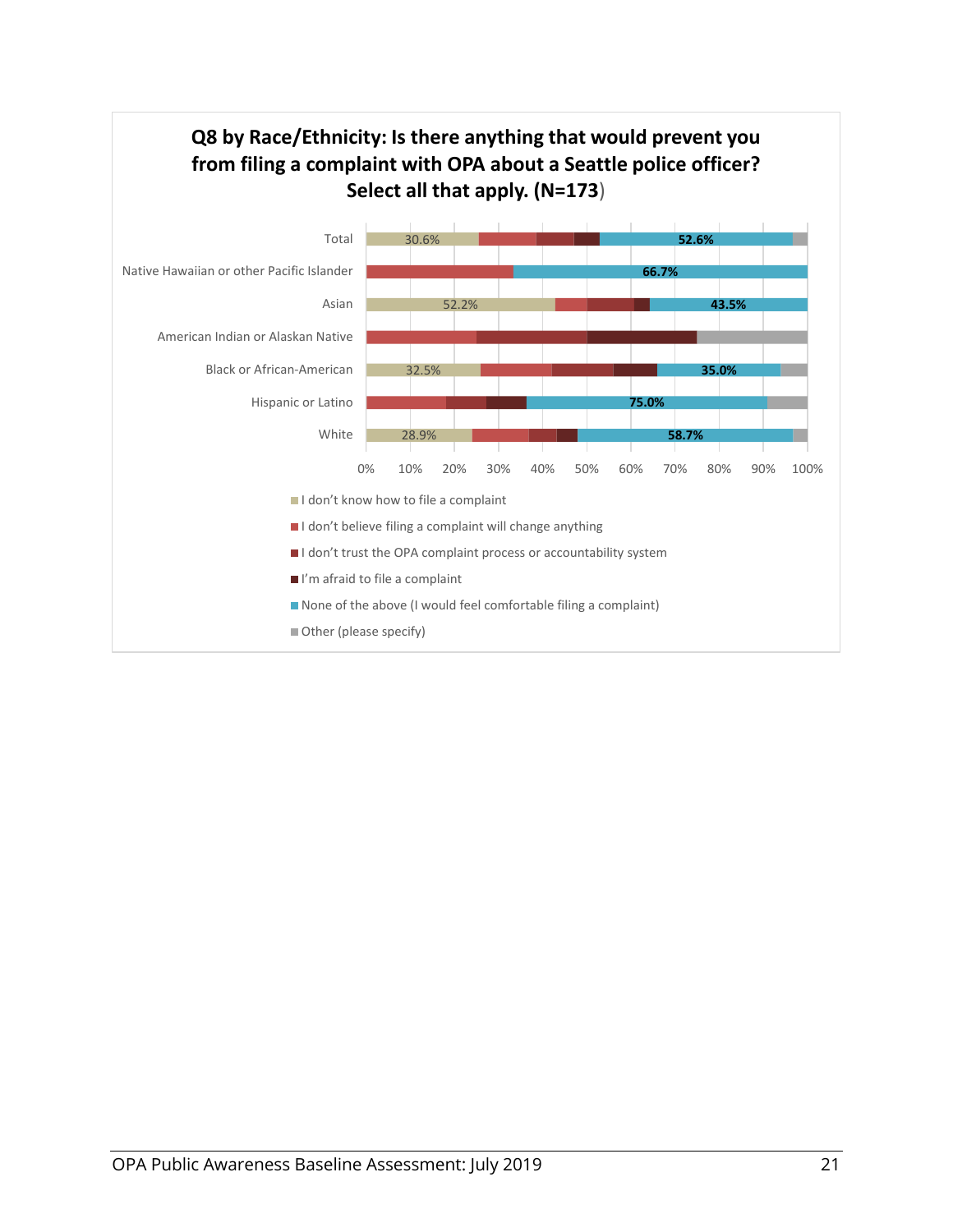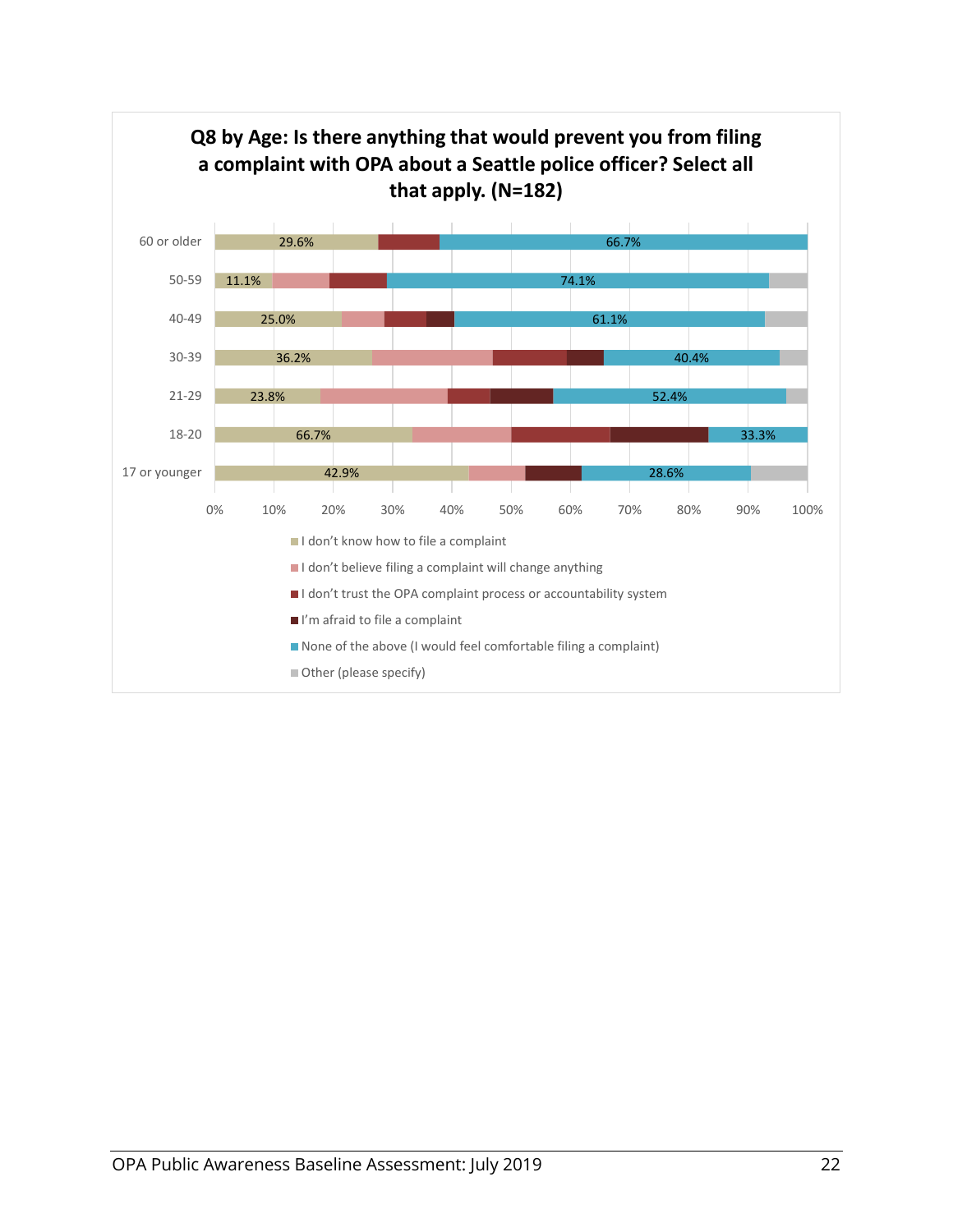#### **Q9: How would you most like to hear about OPA and Seattle's police accountability system? Select all that apply.**

- Respondents were interested in a variety of methods to hear about OPA. The top three methods of getting information were reading articles online or in print (38%), visiting the OPA website (35.3%), and receiving email updates (26.1%).
- Teens and young adults in their 20s were more likely to not be interested in learning about OPA or police accountability. About a quarter of teens and 19% of 20-somethings were not interested, slightly higher than the 12% average overall.

| <b>Answer Choices</b>                                                | <b>Responses</b> |     |
|----------------------------------------------------------------------|------------------|-----|
| Read articles online or in print                                     | 38.0%            | 70  |
| Visit the OPA website                                                | 35.3%            | 65  |
| Receive email updates                                                | 26.1%            | 48  |
| Attend a presentation in my community or neighborhood                | 24.5%            | 45  |
| Interact on social media (e.g., Facebook, Twitter, Nextdoor)         | 24.5%            | 45  |
| Watch an online video or live stream                                 | 20.1%            | 37  |
| I'm not interested in learning about OPA or police<br>accountability | 12.0%            | 22  |
| Other (please specify)                                               | 9.2%             | 17  |
|                                                                      | Answered         | 184 |

#### **Q10 – Q14: Respondent Demographic Information**

The following questions were asked to ensure we heard from a diverse group of participants.

- Respondents represented a diverse range of ages, with responses from youth, adults, and seniors.
- There were more female respondents (58.8%) than male respondents (39.6%).
- Respondents represented a diverse range of ethnicities: 57.1% of respondents identified as White, 22% of respondents identified as Black or African American, and 12.6% of respondents identified as Asian.
- A large majority of respondents (85.2%) indicated they live in Seattle; 43.4% work in Seattle; and 3.3% visit Seattle.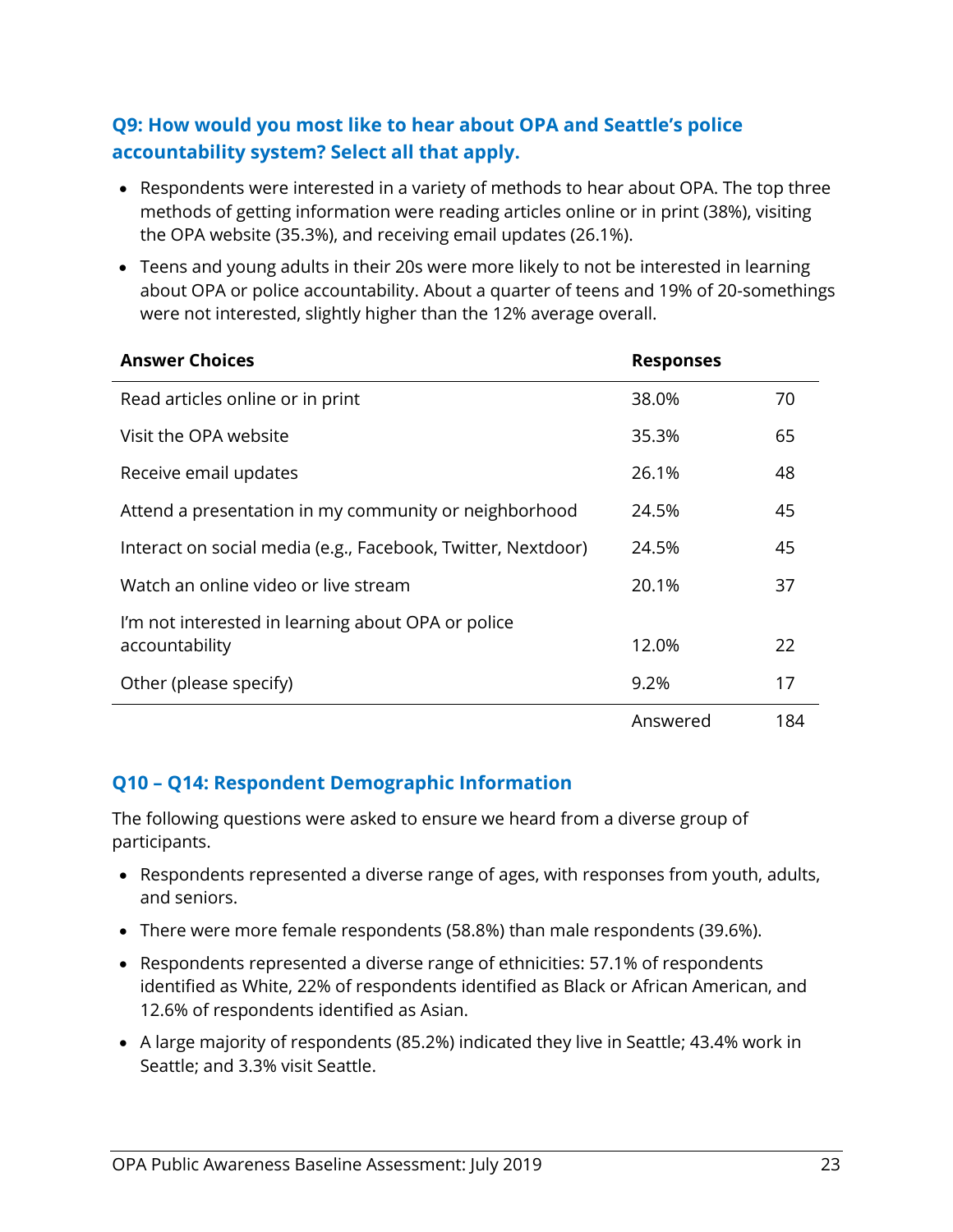• Respondents lived in all precincts, with most respondents living in the North Precinct (26.5%) and South Precinct (19.3%); 13.8% of respondents lived outside of Seattle.

| <b>Answer Choices</b> | <b>Responses</b> |     |
|-----------------------|------------------|-----|
| 17 or younger         | 11.5%            | 21  |
| 18-20                 | 1.7%             | 3   |
| $21 - 29$             | 11.5%            | 21  |
| 30-39                 | 25.8%            | 47  |
| 40-49                 | 19.8%            | 36  |
| 50-59                 | 14.8%            | 27  |
| 60 or older           | 14.8%            | 27  |
|                       | Answered         | 182 |

#### *Q10: What is your age?*

#### *Q11: What is your gender?*

| <b>Answer Choices</b>  | <b>Responses</b> |     |
|------------------------|------------------|-----|
| Male                   | 39.6%            | 72  |
| Female                 | 58.8%            | 107 |
| Other (please specify) | 1.7%             | 3   |
|                        | Answered         | 82  |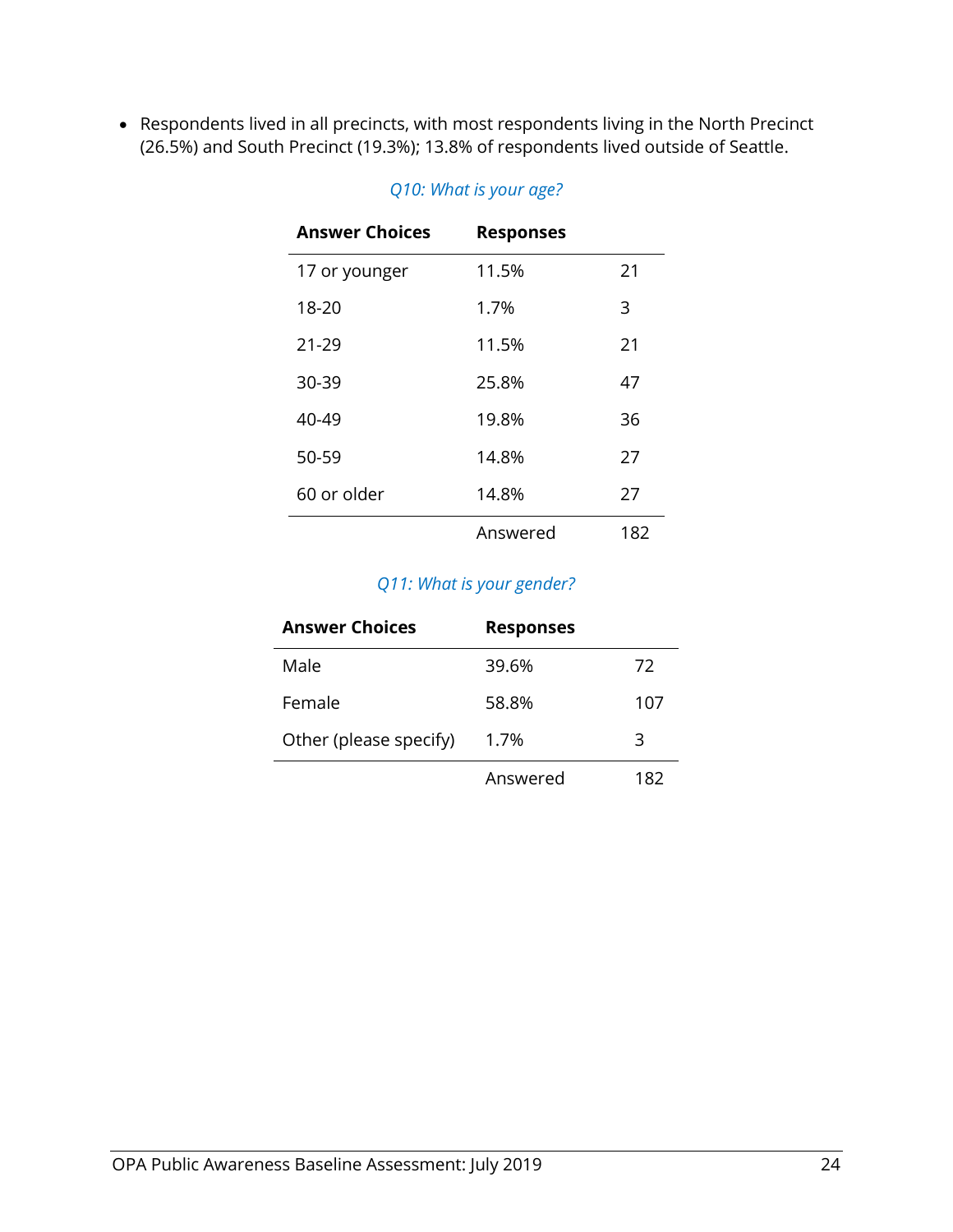| <b>Answer Choices</b>             | <b>Responses</b> |     |
|-----------------------------------|------------------|-----|
| White                             | 57.1%            | 104 |
| Hispanic or Latino                | 4.4%             | 8   |
| <b>Black or African-American</b>  | 22.0%            | 40  |
| American Indian or Alaskan Native | 0.6%             | 1   |
| Asian                             | 12.6%            | 23  |
| Native Hawaiian or other Pacific  |                  |     |
| Islander                          | 1.7%             | 3   |
| Other (please specify)            | 5.5%             | 10  |
|                                   | Answered         | 182 |

### *Q12: What is your ethnicity? Select all that apply.*

#### *Q13: What is your connection to Seattle? Select all that apply.*

| <b>Answer Choices</b>  | <b>Responses</b> |     |
|------------------------|------------------|-----|
| I live in Seattle      | 85.2%            | 155 |
| I work in Seattle      | 43.4%            | 79  |
| <u>l visit Seattle</u> | 3.3%             | 6   |
| None of the above      | 3.3%             | 6   |
|                        | Answered         | 182 |